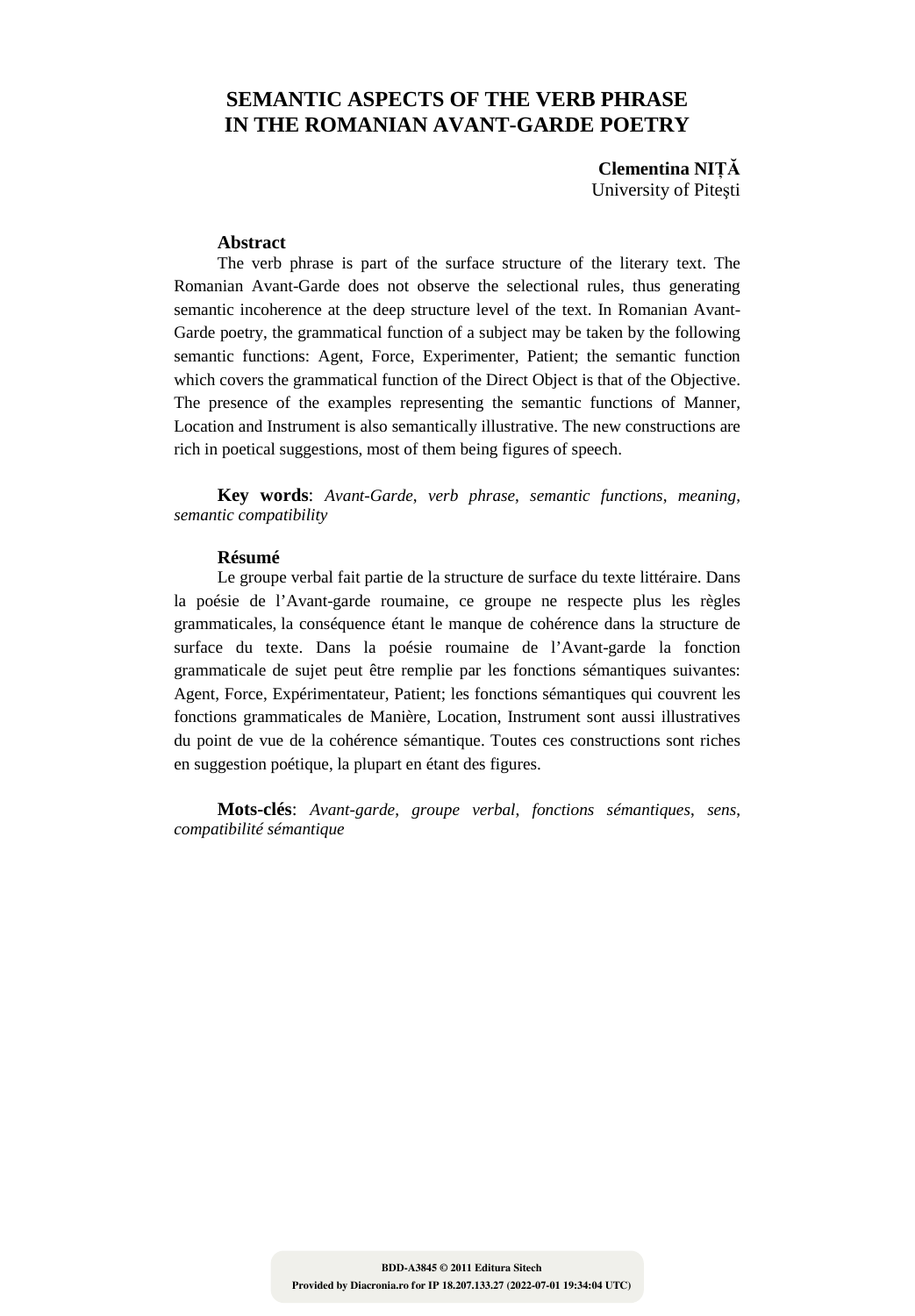The Romanian Avant-Garde literary movement, from 1924 to 1947, is divided into three waves<sup>1</sup>: the first wave  $(1924-1928)$  centred on a form of Constructive Dadaism with Futurist and Expressionist elements and on Integralism with Cubist and Simultaneist influences; the second wave (1928-1935) marked by the presence of Dadaist, Integralist and Constructivist elements and those of an incipient Surrealism; the third wave (1936-1947) characterised by an intensive surrealist activity<sup>2</sup>.

On the surface structure, the literary text consists of sentences, organised into noun phrases, having a noun as head, and of verb phrases, whose head is a verb.

As far as the analysis of the VP is concerned, functional grammar imposed the term "semantax"<sup>3</sup>, which expresses the idea that, between the grammatical functions of the verb valences and the semantic roles (deep cases) of the verb there is an intrinsic and powerful correlation, concept defined by Ch. J. Fillmore in his case grammar<sup>4</sup>. By introducing in the lexical representation the cases of Agent, Object, Instrument, Location, Benefactor, etc., Fillmore's case grammar system connects the interpretation of the lexical term to its inner content, to the co-occurrence of a context which is virtually given by the semantic representation of the signified and does not depend on the simple knowledge of the extralexical world generating the general scheme of knowing the world as part of the lexical information<sup>5</sup>.

In Romanian Avant-Garde poetry, the VP is the structure where obscure lexical combinations may appear. The analysis on the VP uses the semantic functions established by the linguists who tackled this problem<sup>6</sup>.

<sup>&</sup>lt;sup>1</sup> The main literary works which present this aspect are Pop, 1969, p. 54-55; Pop, 1990, p. 216; Manolescu, 2008, p. 823; Cernat, 2007, p. 412.

 $2$  Abbreviations for the waves of the Avant-Garde, used in the paper: the first wave – the 1<sup>st</sup> w., the second wave – the  $2<sup>nd</sup>$  w., the third wave – the 3<sup>rd</sup> w.

<sup>&</sup>lt;sup>3</sup> It is a compound word from "semantics" and "syntax" used by Laurențiu Theban (in the paper *Pour une semantaxe roumaine*, 1980) and by Maria Theban in her PhD thesis (entitled *Evoluţia şi structura propoziţiei romanice*. *Grupul verbal*, 1999, scientific supervisor, acad. Marius Sala).

<sup>4</sup> Fillmore, 1968.

<sup>5</sup> Eco, 2007, p. 290.

<sup>6</sup> Charles J. Fillmore, *The Case for Case*, 1968, *Some Problems for Case Grammar*, 1971; Wallace L. Chafe, *Meaning and the Structure of Language*,1970; Simon C. Dik,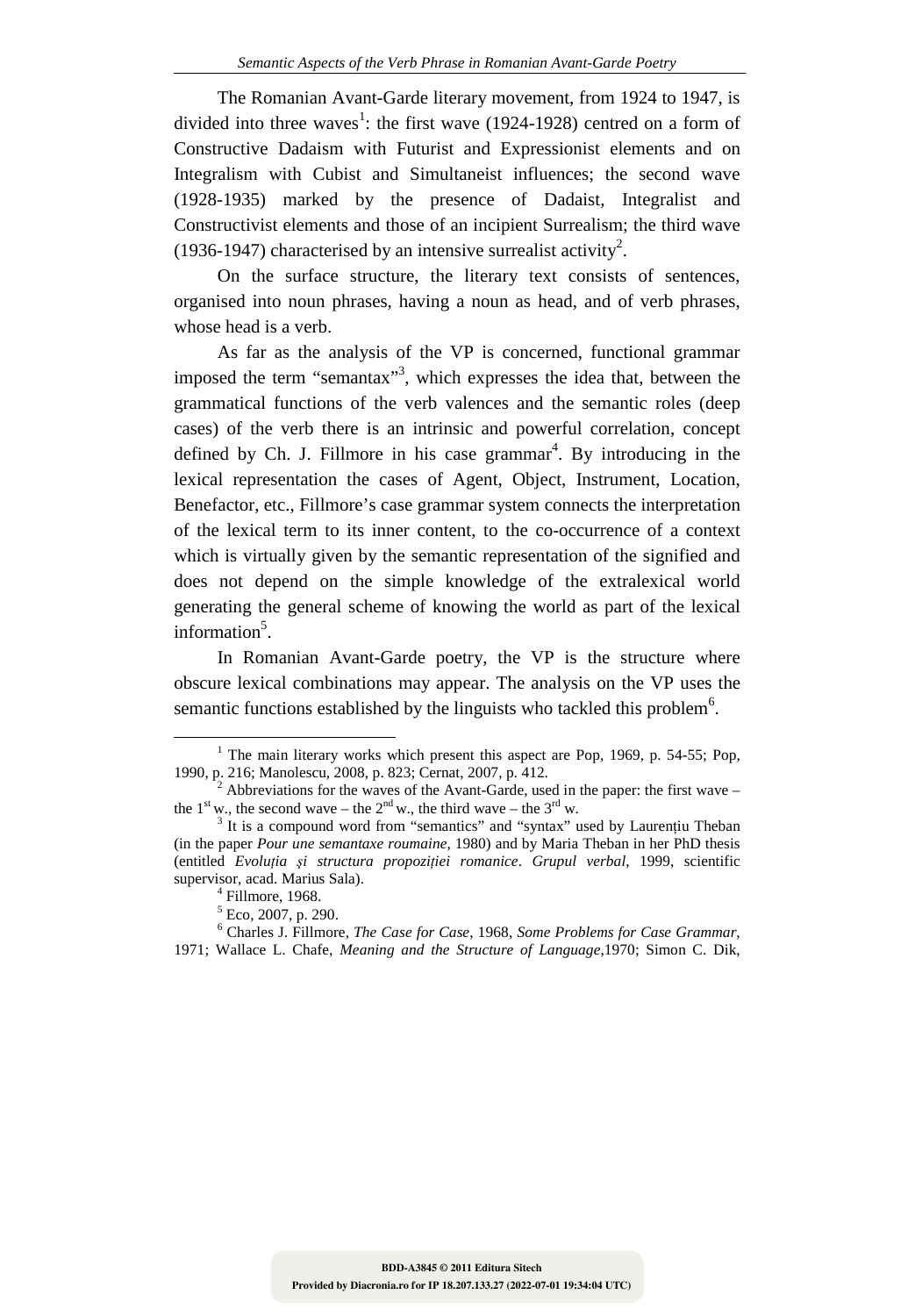It is clear that the nuclear semantic functions, identified by all authors who dealt with language philosophy (the number of these functions varies), can, each of them, take more grammatical functions, and that each grammatical function covers more semantic functions. Taking into account the semantic compatibility between the verb and its valences as it appears in contemporary language, in Romanian Avant-Garde poetry the grammatical function of the subject (a noun from the morphological point of view) may be taken by the following semantic functions: Agent, Force, Experimenter, Patient, Processed; the semantic function which covers the grammatical function of the direct object is that of the Objective. Examples representing the semantic functions of Manner, Location and Instrument have also been identified.

At the VP level there is a selectional and subcategorisation incompatibility between the verb and its valences, the consequence being the construction of deviant sentences which break the syntactic rules and produce incoherence in the deep structure of the text: "the meaning of a sentence is based on the meaning of its elementary parts and the manner of their combination. [...] The manner of combination provided by the surface (immediate constituent) structure is, in general, almost totally irrelevant to semantic interpretation, whereas the grammatical relations expressed in the abstract deep structure are, in many cases, just those which determine the meaning of the sentence"<sup>7</sup>. It is important to mention that "Sentences that break selectional rules can often be interpreted metaphorically (particularly, as personification – cf. Bloomfield, 1963) or allusively in one way or another, if an appropriate context of greater or less complexity is supplied"<sup>8</sup>. In order to better understand the way meaning is semantically obscured in the VP, it is necessary to impose an interpretation on the examples, a task that varies in difficulty from case to case.

-

*Functional Grammar*, 1978; Talmy Givon, *Syntax*. *A Functional – Typological Introduction*, *I-II*, 1984; William Croft, *Syntactic Categories and Grammatical Relations*. *The Cognitive Organization of Information*, 1991; the definitions of the semantic functions and the evolution of the concept starting from the cases, roles and semantic functions with cognitive value, which belong to the these authors, are presented in Manea, 1999, p. 81- 146.

 $7$  Chomsky, 1965, p. 161-162.

<sup>8</sup> Idem, *ibidem*, p. 149.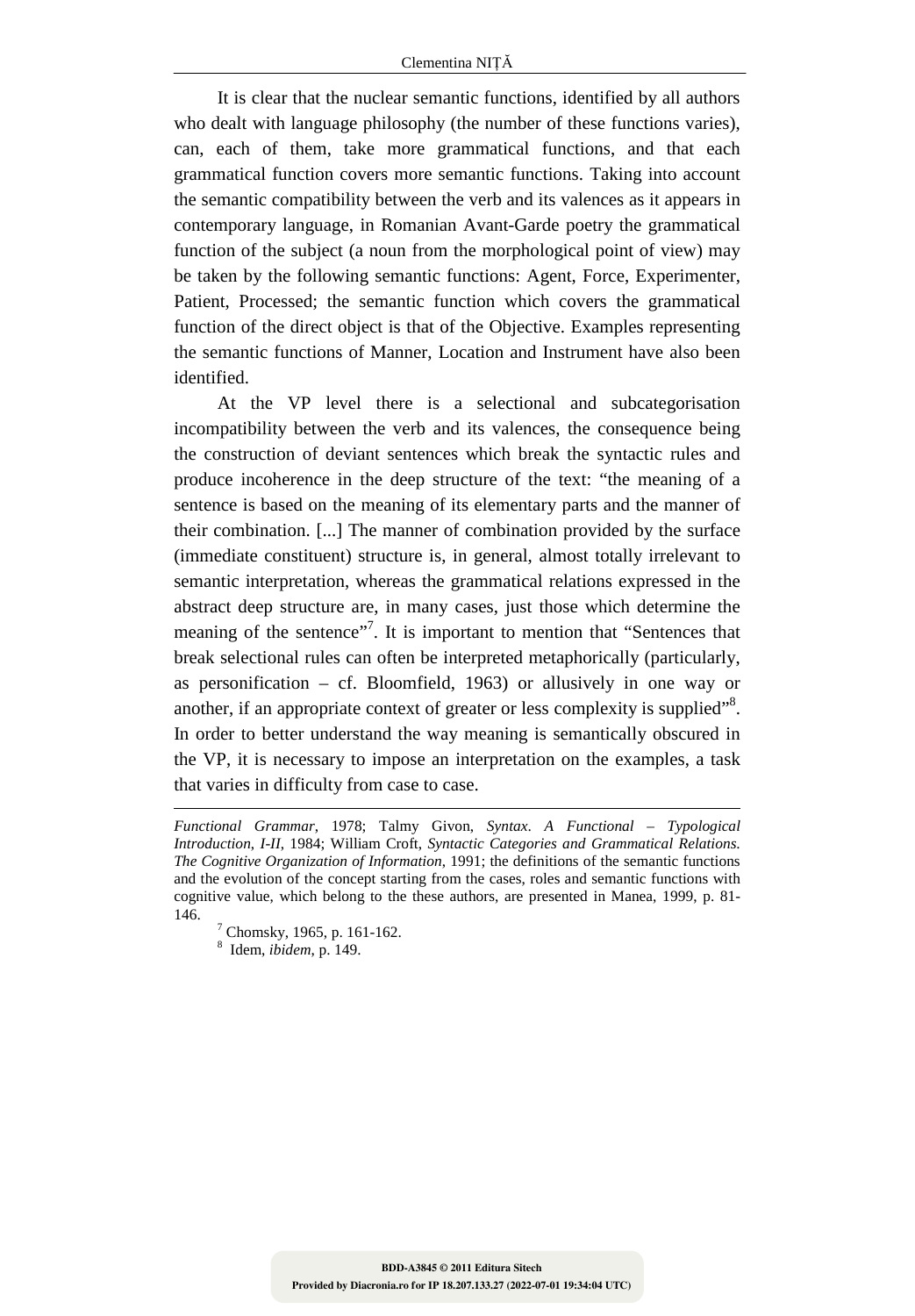The predominant semantic functions in Romanian Avant-Garde poetry are the following:

I. For the grammatical function of the subject, the semantic functions are: Agent, Force, Experimenter, Patient, Processed.

### **1. Agent**

The semantic structure of the Agent which, in general, has the features  $[+Animal]$   $[+Control]$ <sup>9</sup> selects, in the case of this sort of VP, the features [–Animate] [–Control], the Agent being in semantic incompatibility with the verb. At the same time, the object is semantically incompatible having the features [+Human] [+Animate]. The examples illustrating the Agent are personifications.

1) Examples from the poems of the  $1<sup>st</sup>$  w.: "vântul face reverente până la trei-zeci şi şapte"; "vântul şi-a tăiat coiful în cristal" (I.V. – *Profil într-o lacrimă*, *Invitaţie la bal*); "obrazul tău desface lungi câmpuri de secară"; "surâsul îţi umbreşte o buză ca firidă" (I.V. – *1*, *Colomba*); "un tangou doarme într-un sicriu"; (M.C. – *Fortuna*); "seara închide aripi de nori"; "vântul se înhamă cu tălăngi"; "câmpia doarme imens"; (Ion V. – *Un căscat în amurg*); "spânzuratul […] se-nvârteşte-n axa-i de lumină" (Ion V. – *Visul spânzuratului*); "vântul grinzile le linge" (Ion V. – *Dicteu*); "plopii au cântat la pian"; "trenul vede cai verzi pe pereţi" (St. R. – *Hardmuth No 2*); "acest pepene l-a cunoscut pe Van Gogh" (St. R. – *Madrigal*); "ecoul îşi numără degetele" (St. R. – *Film*); "arcurile înserării atrofiază nervi optici"; "secolul zvârle monede de eter"; "orice dialog dizolvă pastile de eucalipt" (St. R. – Yost); "tramvaiul preda corect gramatica"; "ziua se freca la ochi" (St. R. – *Variété*); "verdele ondulează bucle"; "vara-ţi freacă fruntea cu odicolon" (St. R. – *Dansul d'été*); "vacile solfegiază în saboţi" (St. R. – *Rondul II de noapte*); "lumina se încruntă"; "iarba gâfâie" (St. R. – *Continuarea zilelor*); "primăvară dezlăntuind grădinile" (St. R. – *Semn adus*); "pleoape descojind răni de var" (St. R. – *Moartea statuei*); "stelele scrâşnind în oasele luminii"; "parfumul scârţâie în nisipul din lămpi" (St. R. – *Ultimul peisaj*); "lumina îşi dezbracă mănuşile" (St. R. – *Arborele spontan*);

<sup>9</sup> *DŞL*, 2005, p.34.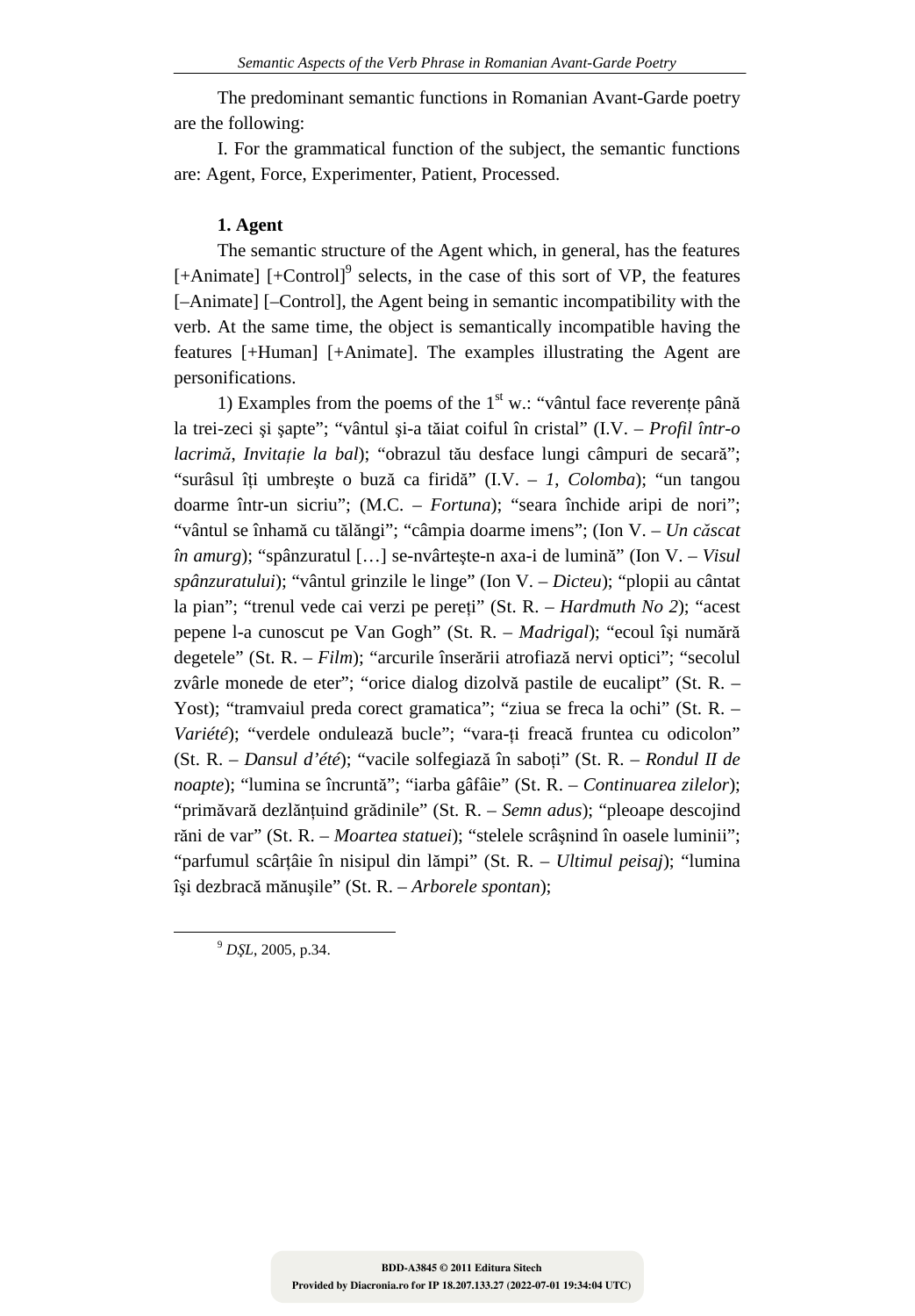2) Examples from the poems of the  $2<sup>nd</sup>$  w.: "frunze de doliu croncănesc pe clape" (St. R. – *Discurs pentru un crepuscul*); "trupul liberat sparge fanfara mişcărilor"; "fluxul braţelor clatină catarge" (I.V. – *12*, *Ulise*); "cheia gândului cade în adâncuri"; "urcă primăvara în sânge" (I.V. – *15*, *Ulise*); "porumbeii valurilor se unesc"; "degetele înfloresc zăpezi în glastrele aerului"; "fruntea/ sărută buzele apelor în rugăciune"; "din fund vegetațiile clatină culori"; "trupul sporește o cascadă în cristal" (I.V. – 18, *Ulise*); "lămpile clatină cheile apelor"; "marea îşi pune o rochie de gală/ Prinde o medalie la gâtul vântului"; "marea/ Umple ceştile ochilor îndepărtează umerii bărcilor" (I.V. – *II*, *Brăţara nopţilor*); "germinarea vibrează un violoncel de spume"; "turmele de vânturi tresar la chemarea pustiului"; "destinul […] pătrunde în cavouri"; (I.V. – *IV*, *Zodiac*); "armăsarul aerului verde se înspumează în frunzare"; "cortul […] naufragia" (St. R. – *Circ*); "toamna inventă în cer un stol"; (St. R. – *Chiot*); "vitrina taie umbra […]/ Distilează lacrimile/ Schimbă amintirile în flori" (S.P. – *Simultan*, *Cuvântul talisman*); "cocoşii de puşcă vorbesc în preajma judeţului" (St. R. – *Basso-relief*).

3) Examples from the poems of the  $3<sup>rd</sup>$  w.: "obiectele pe care le atingi se înclină cu cel/ mai mare respect"; (V.T. – *Vorbele spasmuri orgasme şi cârpe*, *Blănurile oceanelor*); "mănuşa fură mâna" (V.T. – *Peisajul necunoscut*, *Blănurile oceanelor*); "părul blond va fugi în insule stâncoase" (V.T. – *De braţele aprinse sunt agăţate două lămpi imense*, *Blănurile oceanelor*); "pădurile […]/ se freacă de trenurile repezi/ ling vata fierbinte a locomotivelor"; "frigul se poate înveli frumos în saltele" (G.N. – *Drumeţul incendiar*); "de ce plângi bere?" (G.N. – *Aceste cravate mă fac inuman*, *Libertatea de a dormi pe o frunte*); "samovarul ciupea masa plin de speranţe" (G.N. – *Dar pe aceste perdele locuiesc eu însumi*, *Libertatea de a dormi pe o frunte*); "fluturii vor bate tobele" (G.N. – *I*, *Vasco da Gama*); "ciorapul muşcă pantofii" (G.N. – *II*, *Vasco da Gama*); "părul tău ţi-a mâncat pulpele" (G.N. – *Ochiul odăii*, *Oglinda*); "şerpii au inundat pianele" (G.N. – *Îmi place ca lupilor*, *Oglinda*);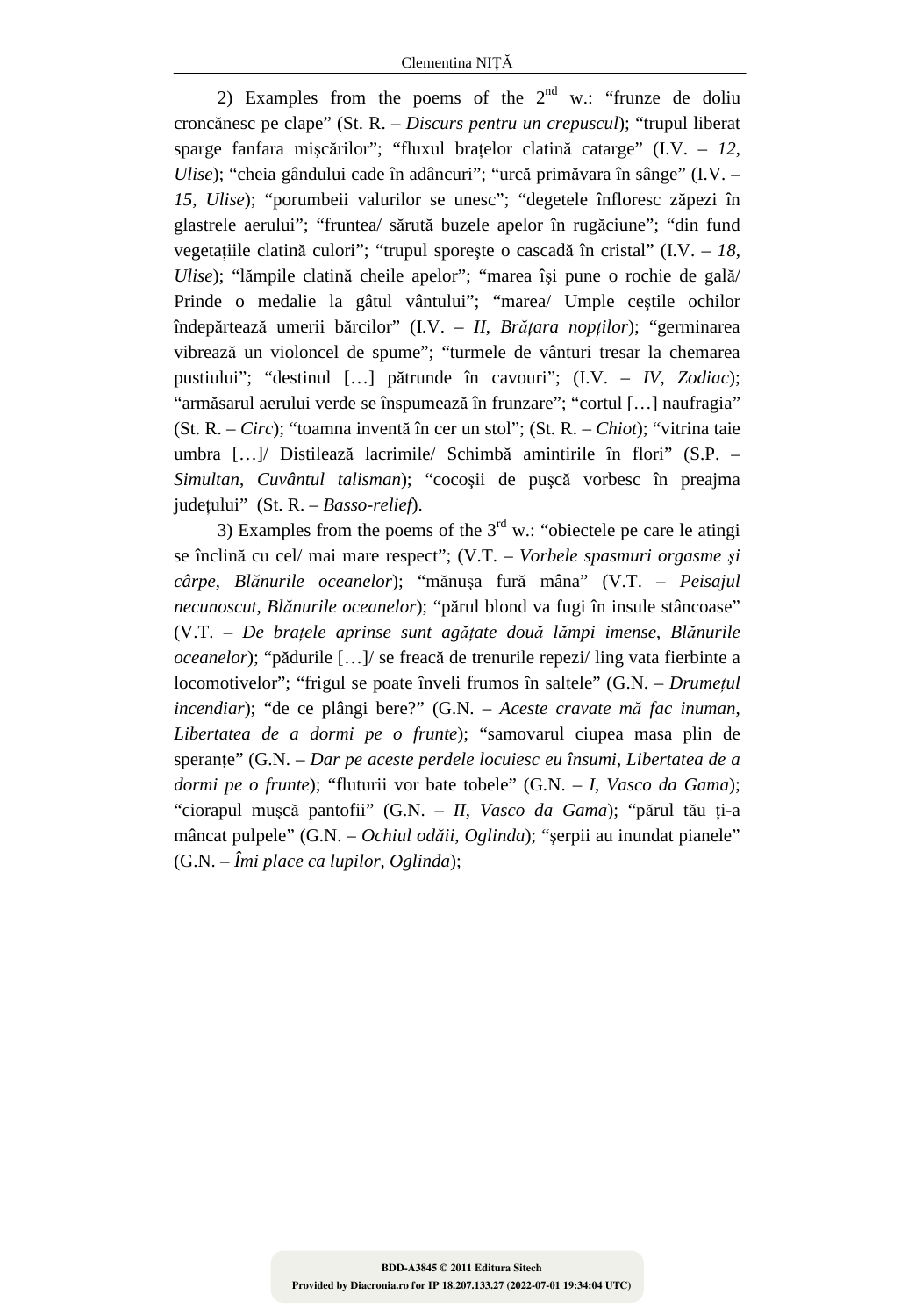The semantic incompatibility – a consequence of violation of the selectional rules – is emphasised using an analysis scheme<sup>10</sup>:

a) "Frunzele colecţionează autografe, parfum" (I.V. – *Pneu*, *Invitaţie la bal*)

| <sub>1</sub> nc | 1nc               |
|-----------------|-------------------|
|                 |                   |
| Ag              | Ob Ob             |
| $[-Human]$      | [-Human] [-Human] |

The verb *colecţionează* demands that the Agent and the Objects should contain the semantic feature [+Human]. In order to re-establish the semantic coherence, the Objects must have the semantic feature [+Human]. There is a personification, therefore a possible interpretation in the context could be: it is spring, leaves can get (*reţine*) autographs (*autografe*) from the birds which sing, and they can absorb (*absorbi*) the scent (*parfumul*) of the flowers.

|            |     | b) "ziua se freca la ochi" (St. R. – Variété); |  |
|------------|-----|------------------------------------------------|--|
| inc        | inc |                                                |  |
|            |     |                                                |  |
|            |     |                                                |  |
| Ag         |     | Oh                                             |  |
| [-Animate] |     | [-Animate]                                     |  |

The semantic compatibility between the two noun phrases *ziua* and *la ochi* diminishes the dominant semantic incompatibility between the verb and the Agent. The activity [+Human] *a se freca la ochi*, expressed by means of the noun phrase *ziua*, generates the meaning "morning" ("dimineaţa") of the entire construction. Thus, *ziua se freca la ochi* renders the moment when the action takes place: *in the morning* (*dimineaţa*).

c) "stelele scrâşnind în oasele luminii" (St. R. – *Ultimul peisaj*)

<sup>&</sup>lt;sup>10</sup> The analysis is inspired from Mihăilă, 2001, p. 116-147.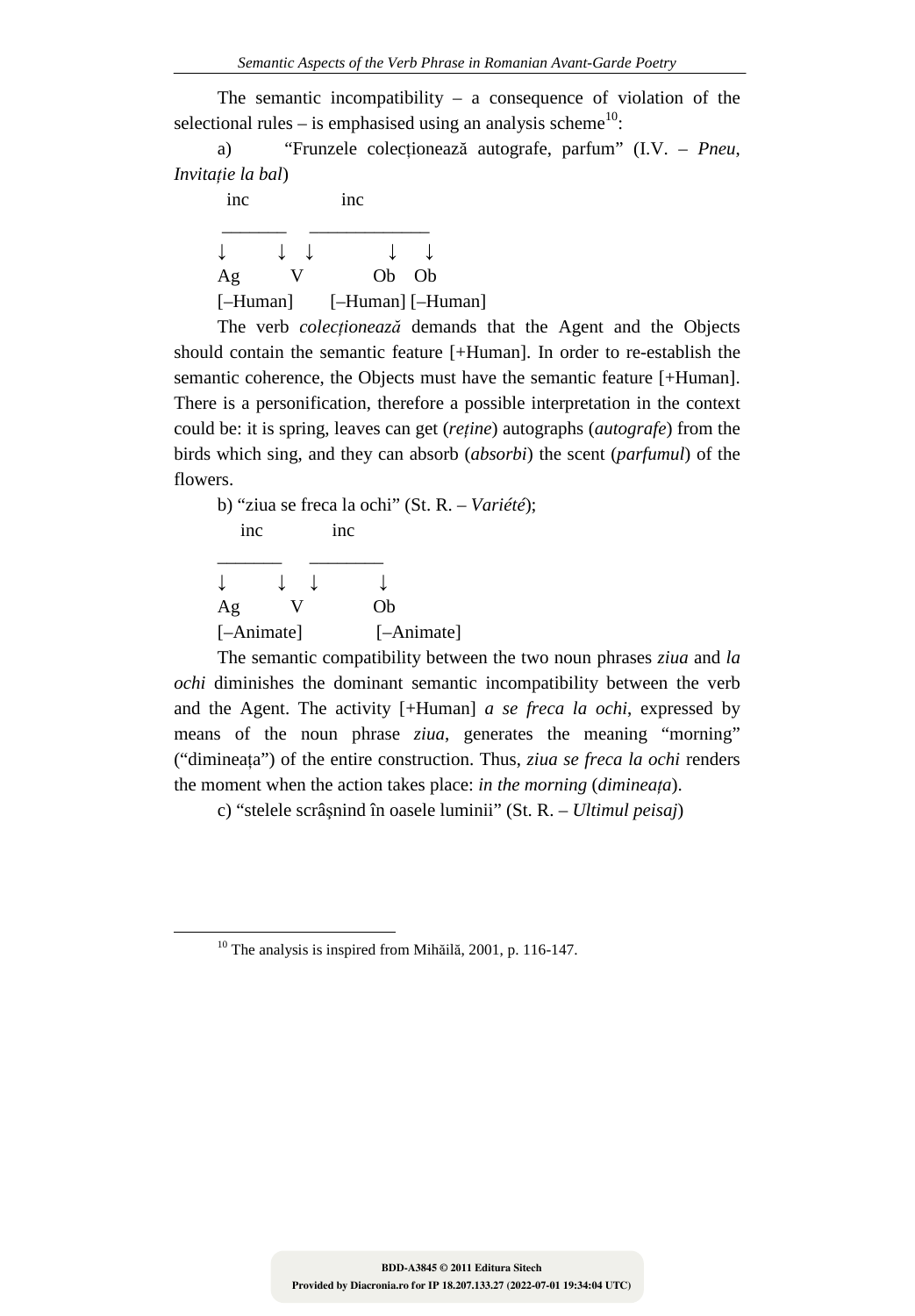|            | cpt |     |     |
|------------|-----|-----|-----|
|            |     |     |     |
| inc        |     | inc |     |
|            |     |     |     |
| Ag         |     |     | Loc |
| [-Animate] |     |     |     |

The selectional feature [–Animate] assigned to the verb *scrâşnind* violates the selectional rules. Moreover, the preposition *în* is inappropriate for the common language use, the correct preposition being *din* (*a scrâşni din dinţi*). *Scrâşnind în oase* implies [+Depth] as a semantic feature of *oase* which is unusual, generating semantic incompatibility between the Agent and the Location. The fact that *stelele strâng oasele luminii* signifies that the stars become more shining while someone or something "squeezes the light out".

d) "frunze de doliu croncănesc pe clape" (St. R. – *Discurs pentru un crepuscul*)

| inc |    | cpt                   |
|-----|----|-----------------------|
|     | ΙI |                       |
| Ag  |    | Loc                   |
|     |    | [-Animate] [+Animate] |

The violation of selectional rules is visible between the Agent *frunze* (*de doliu*) with the selectional features [-Animate] [+Vegetal] and the verb *croncănesc* [+Animate] [+Bird].

A secondary compatibility, which does not influence the Agent/verb incompatibility, appears between the verb and the Location *pe clape*, the action of the verb taking place, as usual, when the birds which *croncănesc* stay *pe crengi* or *în copaci*, never *pe clape* (on the keys of a piano). Nevertheless, the unusual image contains a sound component which comes out from the verb *croncănesc* and the Location *pe clape*, the dysphoric sound being emphasised by the simultaneous movement of the birds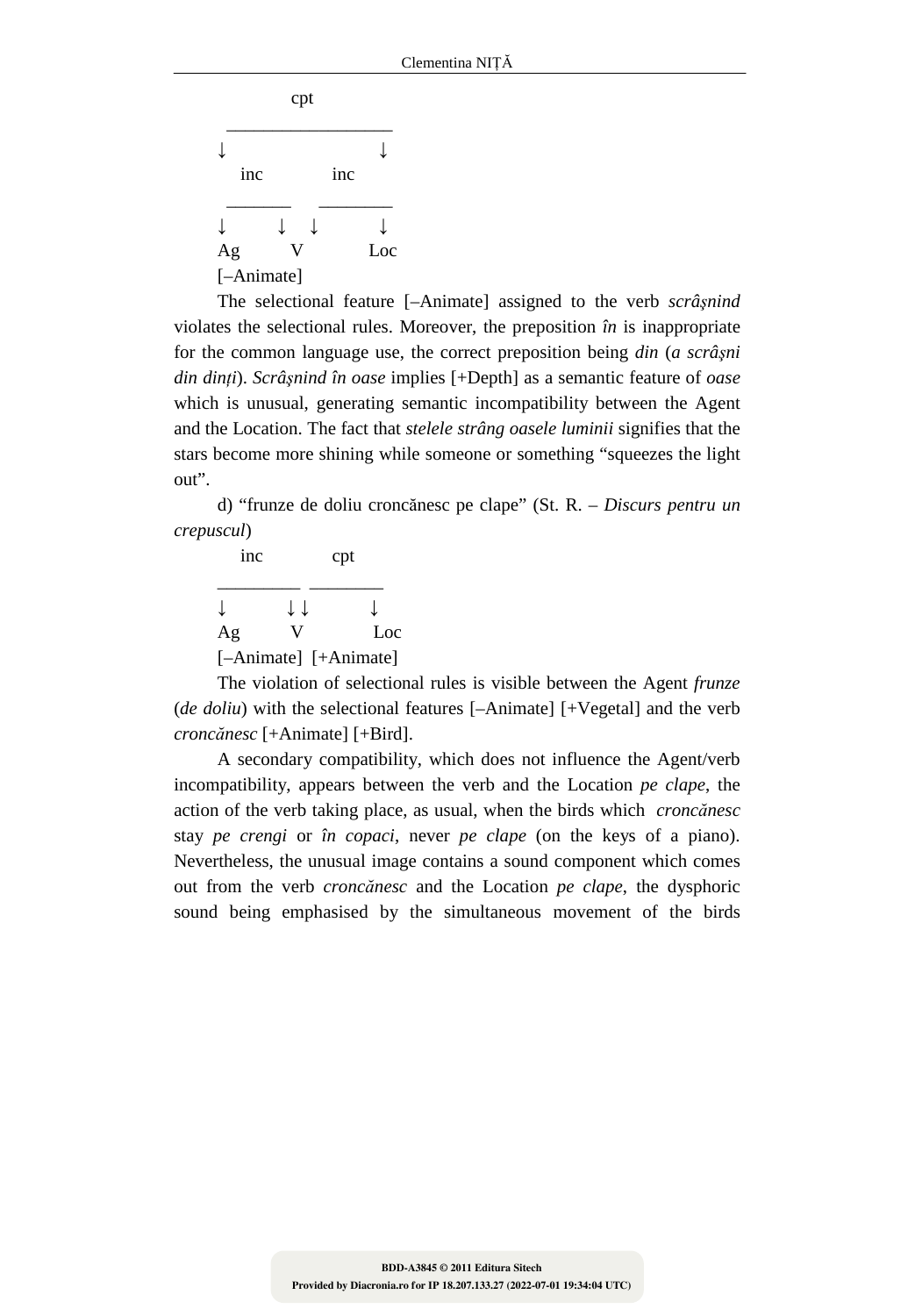walking on the piano keys and pressing keys whose sound may be sharp, expressing sadness.

e) "degetele înfloresc zăpezi în glastrele aerului" (I.V. – *18*, *Ulise*)



Besides the evident incompatibility between the Agent *degetele* [–Animate] [+Being] and the verb *înfloresc* [–Animate] [+Vegetal], the presence of the noun *zăpezi* (poetic form of plural) and the absence of the article leads to ambiguity and uncertainty in establishing the semanic function of the noun *zăpezi*, which can be either Object or Adverbial of Manner. Considered as an Object with the selectional features [Natural phenomenon] [+Solid substance specific to winter] [–Animate] [+Lack of warmth] [–Sunlight] is semantically incompatible with the verb *înfloresc* [+Concrete] [+Vegetal] [+Sunlight]. The Location *în glastrele aerului* may be compatible with the verb, but the incompatibility is caused by the presence of the determiner in the genitive case *aerului* which brings ambiguity, introducing a new and unusual world.

f) "cocoşii de puşcă vorbesc în preajma judeţului" (St. R. – *Bassorelief*)

 inc cpt \_\_\_\_\_\_\_\_\_ \_\_\_\_\_\_\_\_ ↓ ↓ ↓ ↓ Ag V Loc [–Animate] [+Animate] [+Human]

In this example, the objects or parts of objects have the semantic features [+Animated] [+Human]. The Agent *cocoşii de puşcă* with the selectional features [+Object] [+Part of a rifle] [–Animate] is semantically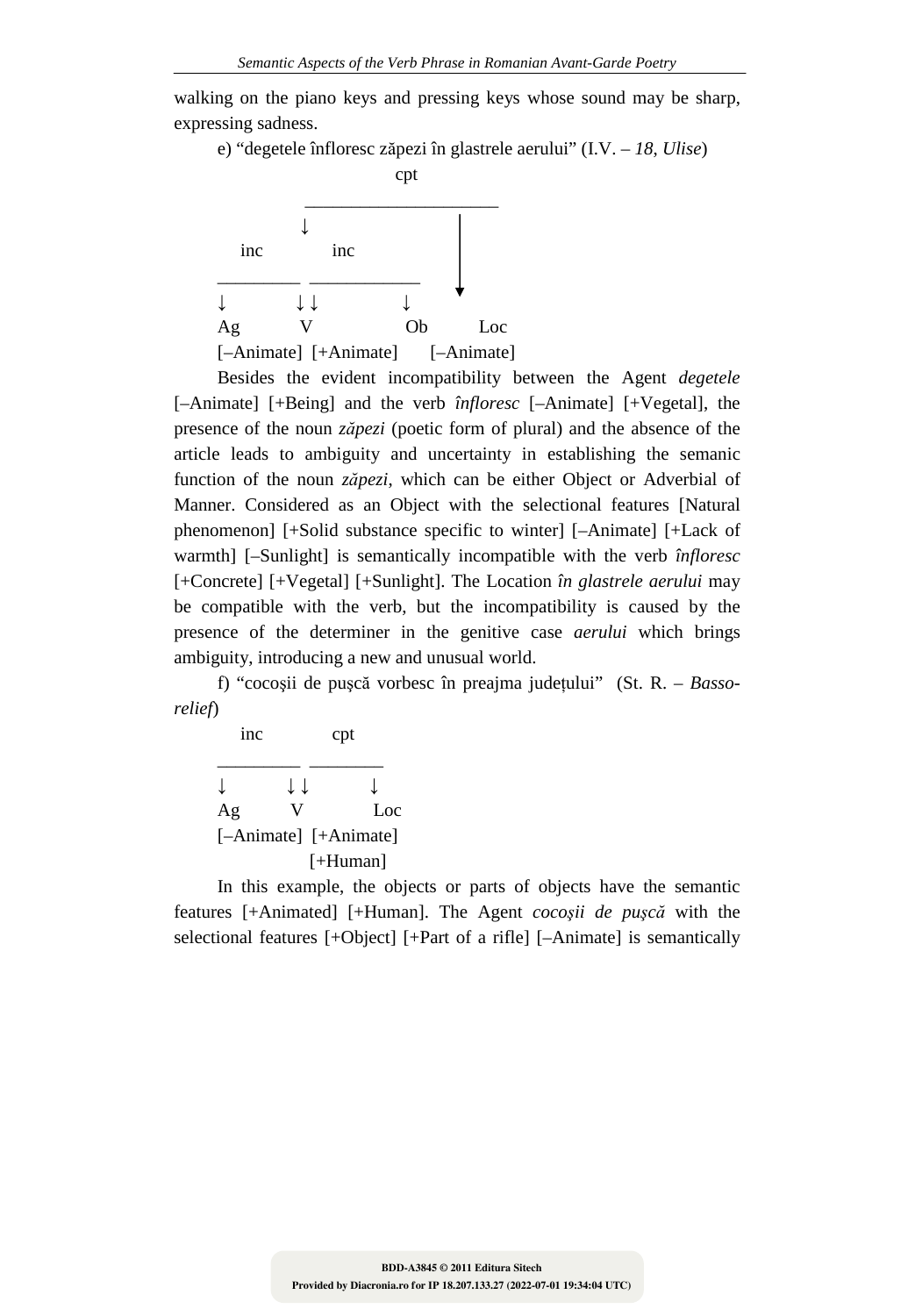incompatible with the verb *vorbesc* [+Animate] [+Human]. There is compatibility between the verb and the Location, but it implies the absurdity of the situation because of the determiner *judeţului*.

g) "părul blond va fugi în insule stâncoase" (V.T. – *De braţele aprinse sunt agăţate două lămpi imense*, *Blănurile oceanelor*)

| inc                   | cpt                               |             |
|-----------------------|-----------------------------------|-------------|
|                       | ↓↓                                |             |
| Ag                    |                                   | Loc         |
| п<br>$\blacktriangle$ | $\mathbf{r}$ . A<br>$\sim$ $\sim$ | п<br>$\sim$ |

[–Animate] [+Animate]

The verb requires an Agent with the semantic feature [+Animate]. The incompatibility between the agent *părul blond* and the verb *va fugi* is completed by the compatibility of the verb and the Location *în insule stâncoase*.

h) "de ce plângi bere?" (G.N. – *Aceste cravate mă fac inuman*, *Libertatea de a dormi pe o frunte*)

 inc \_\_\_\_\_\_\_\_\_\_\_\_\_

↓ ↓ V Ag [+Animate] [–Animate] [+Human]

It is an absurd interrogative sentence marked by the incompatibility between the verb and the Agent, which introduces the reader in a strange universe where *bere* [–Animate] [+Liquid] fulfils an action specific to human beings, i.e. *plânge*. The only possible interpretation is to associate the selectional feature [+Liquid] of the tears produced by the action of the verb *plângi* with the selectional feature [+Liquid] of *berea*.

i) "părul tău ţi-a mâncat pulpele" (G.N. – *Ochiul odăii*, *Oglinda*)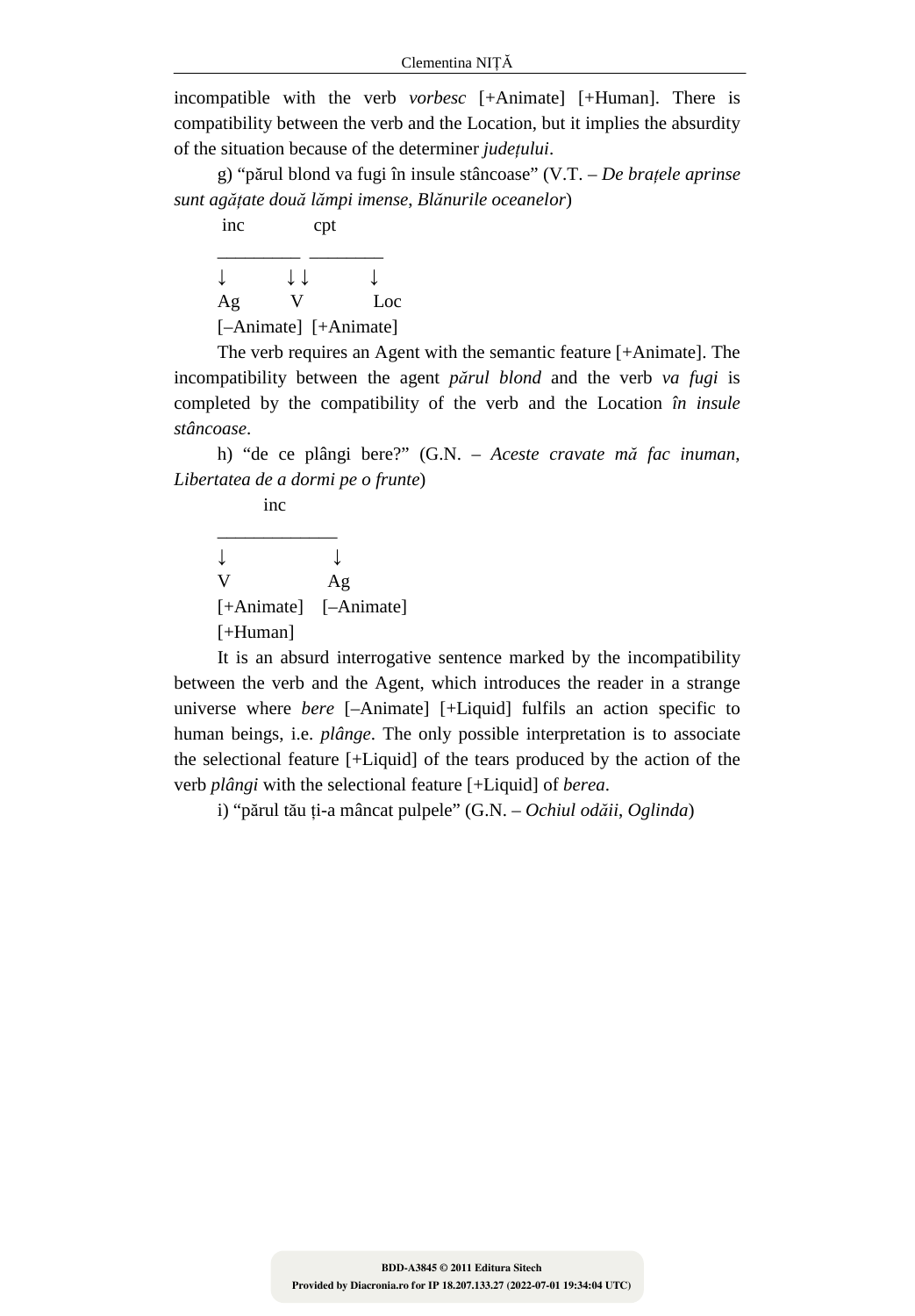| inc        | 1nc |    |                                  |
|------------|-----|----|----------------------------------|
|            | ιı  |    |                                  |
| Ag         | V   | Oh |                                  |
|            |     |    | [-Animate] [+Animate] [-Animate] |
| $[+Human]$ |     |    |                                  |

The incompatibility is established between the [–Animate] Agent *părul tău* and the verb. A secondary incompatibility is rendered by the Direct Object *pulpele* and the personal pronoun with the grammatical function of Indirect object *ţi*, an absurd and grotesque action having been carried out.

### **2. Patient**

It may express the object involved in the action or the result of the action, the content or the object of a psychological event. It is the grammatical subject in passive constructions and in structures containing psychological verbs<sup>11</sup>, being the subject of a state characterised by the selectional feature [–Animate].

1) Examples from the poems of the  $1<sup>st</sup>$  w.: "trup dizolvat în peisaj acid" (I.V. – *Punct*, *Invitaţie la bal*); "suflete rămase alcool"; "o tonă de plâns împărţită asistenţei" (M.C. – *Fortuna*); "Avesalon a sfârşit fugar" (Ion V. – *Septembrie* (*Ciornă*); "s-au aprins stelarele vitrine" (Ion V. – *Lamento*); "viaţa ruptă din fuse" (St. R. – *Metaloid*); "în contur proiectat chiot dur *–*  puls şi os"; "obrajii desemnaţi în unsori" (St. R. – *Cetate*); "veac trecut ucis în unic gest de apoplexie" (St. R. – *F*.*T*. *Marinetti*); "somn rătăcit prin carnea albă în rotogoale" (St. R. – *Semn adus*); "mâinile mâncate de chei" (St. R. – *Crima unui crin*).

2) Examples from the poems of the  $2<sup>nd</sup>$  w.: "ființa părăsită aseară"  $(I.V. - 2, U \text{ } I \text{ } ; \text{ }$ "el te va duce la destinatia pe meningea ta scrisă" (I.V. – 3, *Ulise*); "în ceruri rufele vântului clătite"; "pe mâini iedera cuvintelor urcate" (I.V. – 8, *Ulise*); "cerul sorbit în ceaşcă" (I.V. – *IV*, *Zodiac*); "stilet desfăcut în evantai"; "obrazul adormit al fântânei" (St. R. – *Discurs pentru un* 

<sup>11</sup> *DŞL*, 2005, p. 367.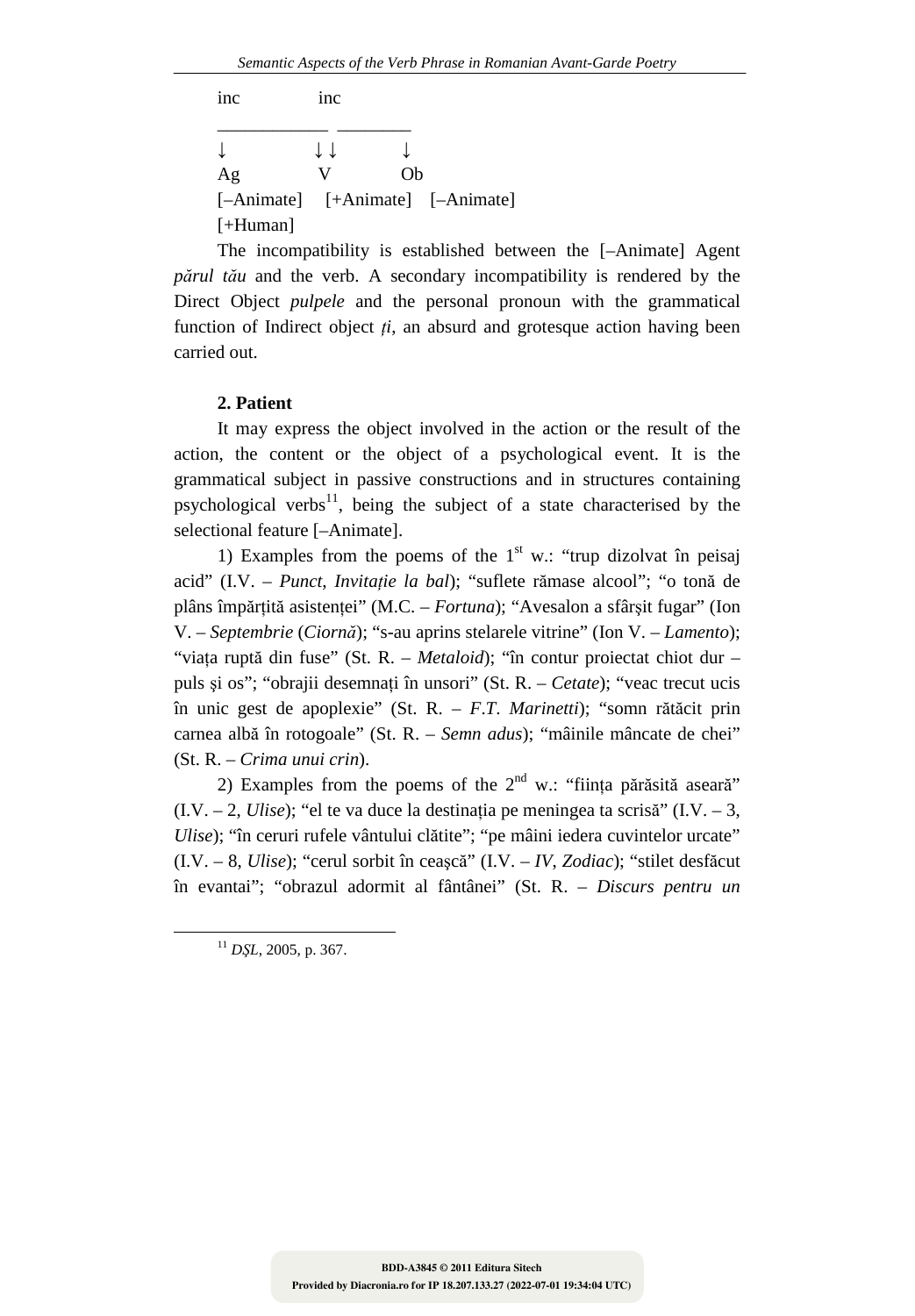*crepuscul*); "Aşteaptă paradisul înscris în liniile din palmă" (S.P. – *Va urma*, *Cuvântul talisman*); "obsesie încuiată cu lacăt secret"; "cifrul uitat în sângele mistuit; visteria vieţii măcinată" (S.P. – *Respiraţie*, *Cuvântul talisman*); "lotca smulsă în tâmplă albă sideral" (A.B. – *Scândura ta şi femeile palide*); "arc alb trecut dincolo de fulger" (S.P. – *Peizaj anticipat*, *Cuvântul talisman*).

3) Examples from the poems of the  $3<sup>rd</sup>$  w.: "singura fereastră aprinsă de pieptenul tău" (V.T. – *Cel mai surd*, *Butelia de Leyda*); "curenţii marini închişi în vasele de cleştar" (V.T. *– Ghirlanda vocii în jurul marii ei splendori*, *Din periodice şi inedite*).



The semantic conflict between the Patient and the verb is caused by the selectional feature [+Abstract] of the Patient, the verb requiring the selectional feature [+Concrete]. Moreover, the verb is semantically incompatible with the Source because it is the preposition *în* which is usually assigned to the verb *a rupe* (*a rupe în bucăţi*) and not the preposition *din*, which is more frequently used in poetic expressions such as *ruptă din soare*. There is semantic compatibility between the Patient and the Source, because *life is like a thread spun on the spindle*. Consequently, the interpretation in the context may be that life was interrupted by external factors.

b) "În contur proiectat chiot dur – puls şi os" (St. R. – *Cetate*)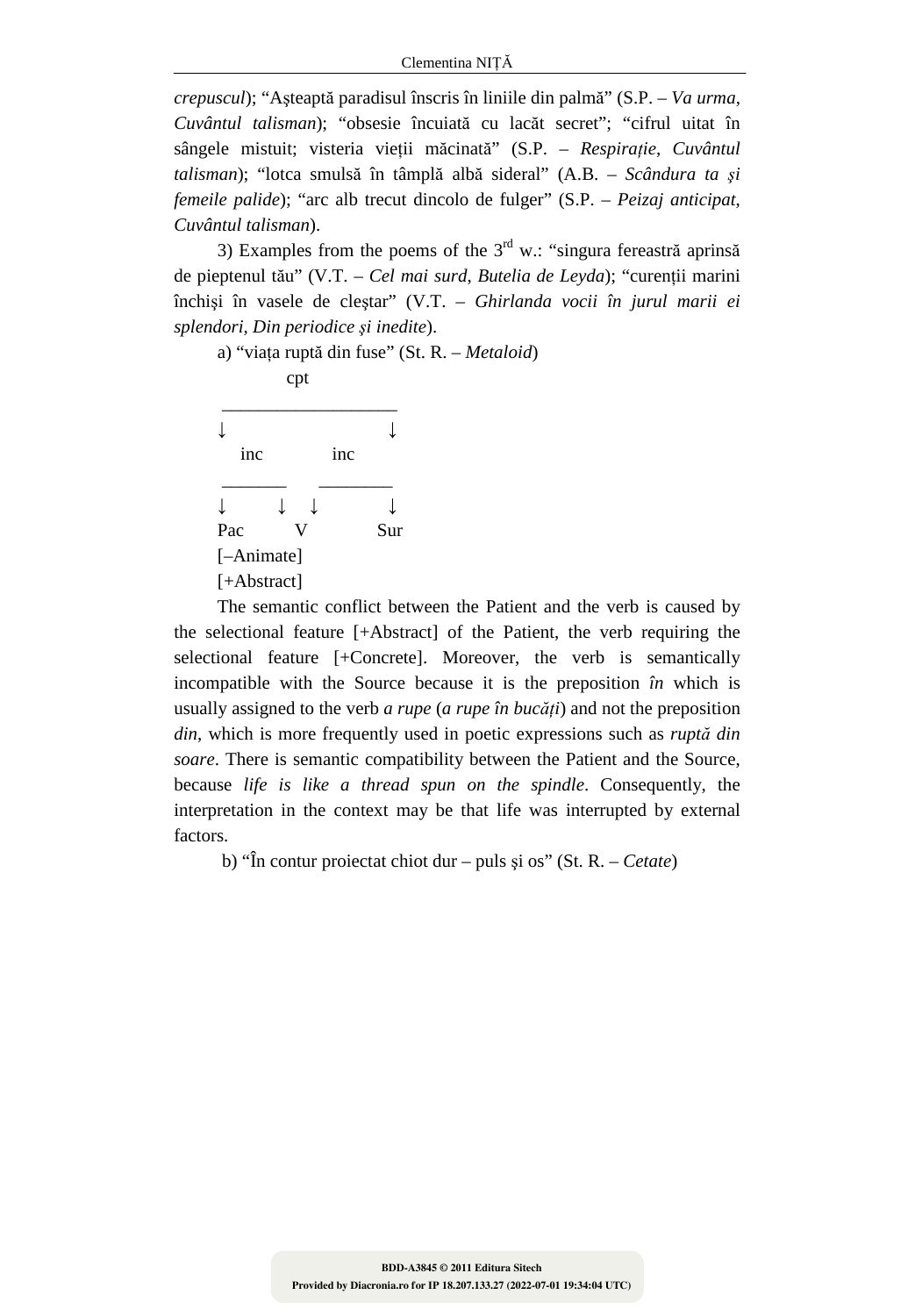| 1nc        | 1nc            |             |
|------------|----------------|-------------|
|            |                |             |
| Loc        |                | Pac         |
| [-Animate] |                | [-Animated] |
|            | [-Inner space] | [+Abstract] |
|            |                |             |

The failure to observe the selectional rules is evident on the one hand in the association between the Location and the verb and, on the other hand, between the verb and the Patient. The verb has the semantic feature [+Inner space] which is in opposition with the Location *în contur* [–Inner space]. In the context, the verb has the meaning *a desena* and requires a Patient with the selectional feature [+Concrete]. The violation of the selectional rules comes from the opposition [+/–Concrete] of the verb and the Patient.

c) "cerul sorbit în ceaşcă" (I.V. – *IV*, *Zodiac*)

inc inc

 \_\_\_\_\_\_\_ \_\_\_\_\_\_\_\_ ↓ ↓ ↓ ↓ Pac V Loc [–Animate] [+Abstract]

There is semantic incompatibility between the Patient *cerul* [–Animate] [+Abstract] [–Liquid] and the past participle verb *sorbit* [+Animate] [+Human] [+Liquid] and between the verb and the Location *în ceaşcă*, preceded by the preposition în, instead of *din*, the typical preposition required by the verb in this situation. The presence of the preposition illustrates the poet's intention to create an unusual place for the action to happen, the consequence of the lexical selection being the ambiguity of the meaning.

d) "lotca smulsă în tâmplă albă sideral" (A.B. – *Scândura ta şi femeile palide*)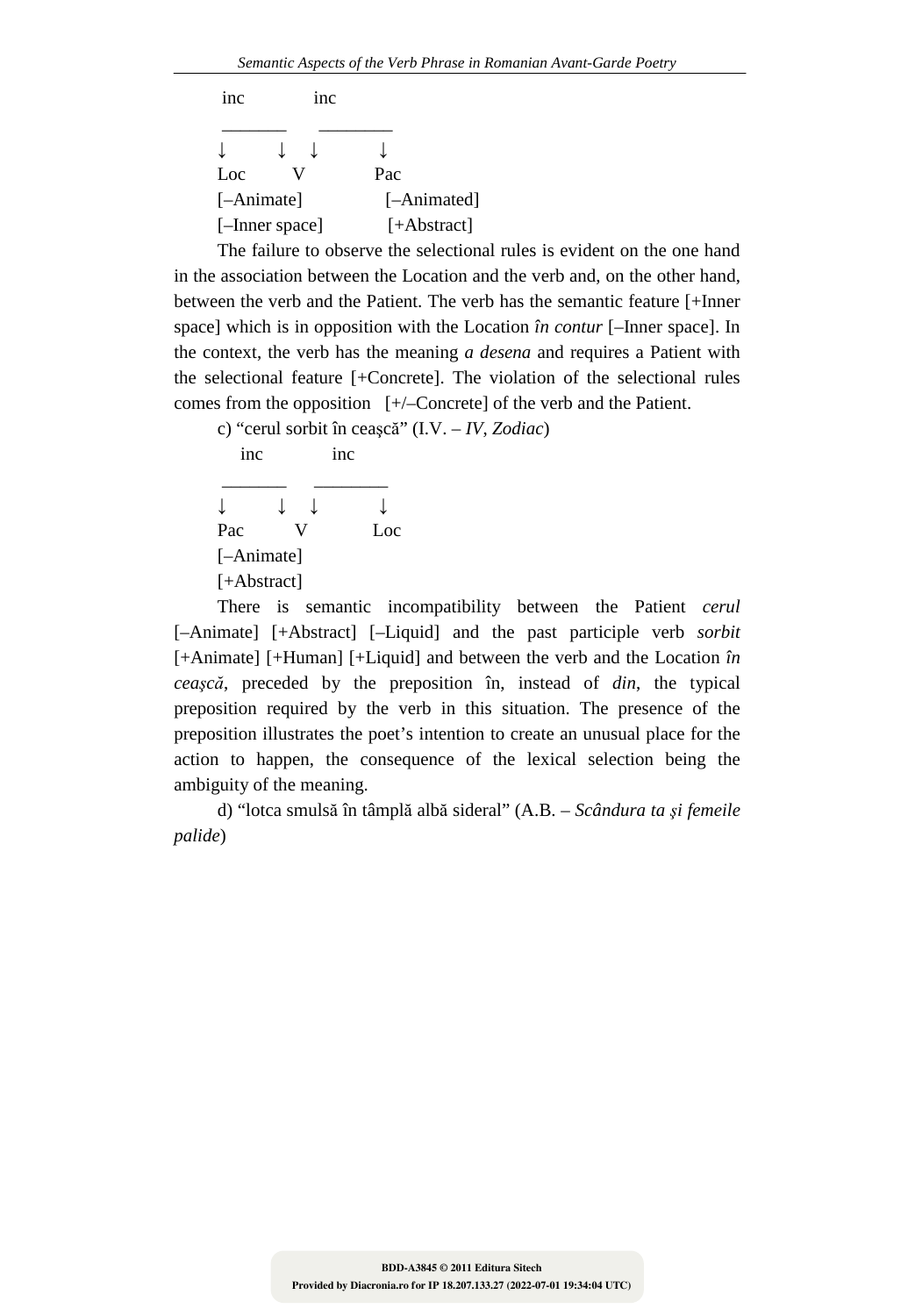|            |  |     | inc |  |
|------------|--|-----|-----|--|
|            |  |     | Man |  |
| inc        |  | inc |     |  |
|            |  |     |     |  |
| Pac        |  |     | Loc |  |
| [-Animate] |  |     |     |  |

The construction is structured on three incompatibilities generated by the violation of the selectional rules. The adjective, converted from the past participle verb *smulsă*, is used poetically, having the meaning of *a obţine ceva cu mari eforturi; a lua cu forta*; it is semantically incompatible with the Patient because of the Manner *sideral*, which morphologically is an adjective and not an adverb, as it is unusually used in the text. The Location *în tâmplă albă* is incompatible with the verb because of the assignment of the preposition *în* instead of *din* to the verb *smulsă*. Moreover, the incompatibility is emphasised by the permutation of the adverbials in the sentence, the adverbial of place having the last position in every day usage.

### **3. Experimenter**

The examples prove that the Avant-garde discourse is the expression of the poet's feelings, states of mind and experiences. The deviation from the selection rules generates semantic incompatibility between the experimenter verb and the Experimenter with the grammatical function of subject because of the features [–Animate] or [–Human]. Since the failure to observe the selectional rule is clear, it is not necessary to analyse the examples. All the examples are hyperbolising personifications.

1) Examples from the poems of the  $1<sup>st</sup>$  w.: "moara de vânt [...]/ înnebuneşte pe deal" (Ion V. – *Septembrie* (*Ciornă*)); "arborii nu izbutesc să moară" (Ion V. – *De Sân-Martin*).

2) Examples from the poems of the  $2<sup>nd</sup>$  w.: "pădurea-și pipăie [...] coastele, deştele" (St. R. – *În decolteul verii*); "serile palpită cu nuferii pe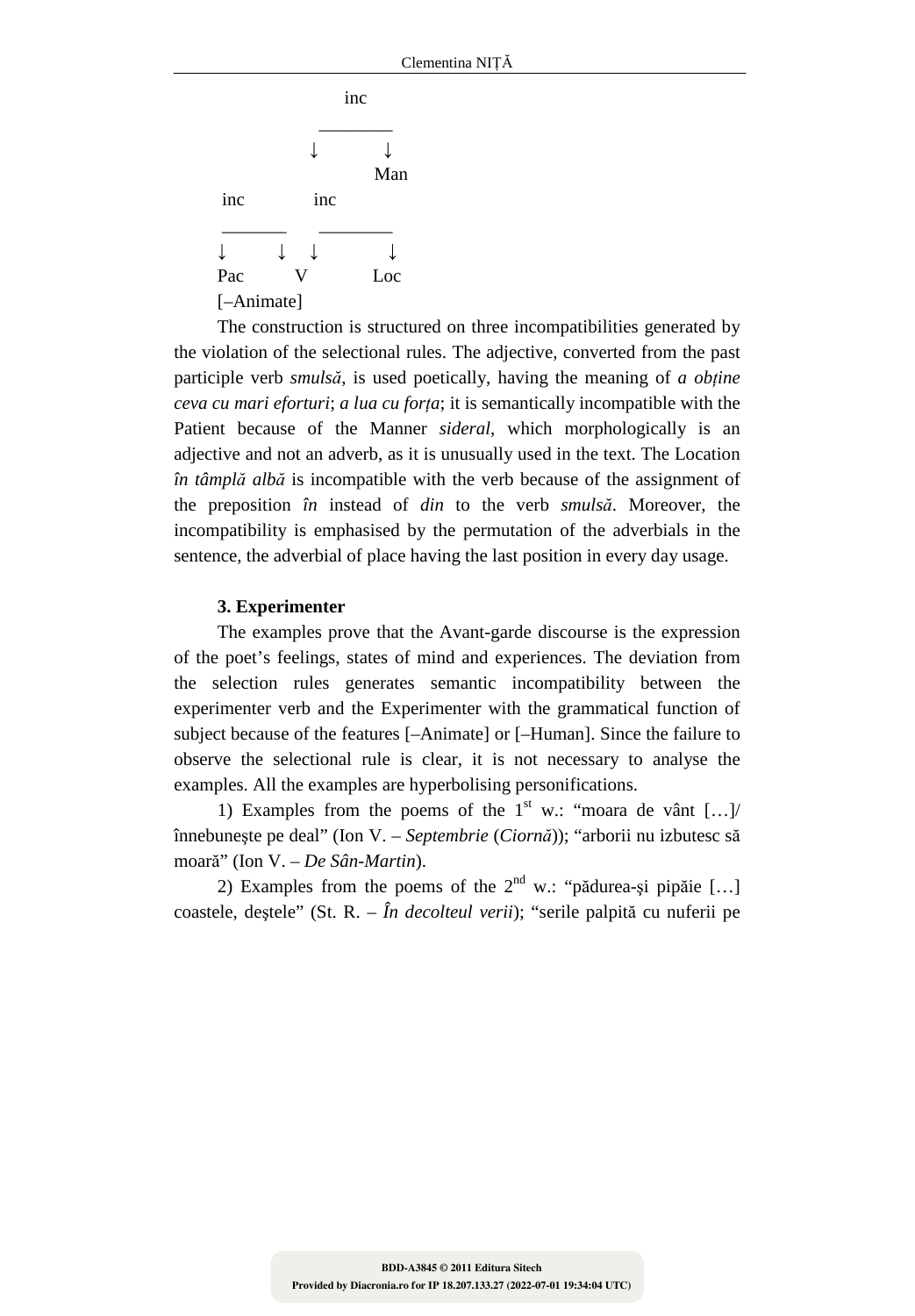gură" (St. R. – *Chiot*); "primăvara se uită împrejurul ei" (St. R. – *Bassorelief*); "pomii o iau razna cu toţi încet la pas" (St. R. – *Hidrogravură*).

3) Examples from the poems of the  $3<sup>rd</sup>$  w.: "cercurile de lemn îngrozeau copacii" (V.T. – *Cercurile de lemn îngrozesc arborii*, *Blănurile oceanelor*); "Ceasornicul de argint se spânzură cu o infinită/ precautiune la ora exactă" (V.T. – *Extraordinara somnolenţă a părului*, *Blănurile oceanelor*); "pulpele ei delirau psihoza dinastiei/ Wittelsbach" (V.T. – *Haina de vulpi vii*, *Blănurile oceanelor*); "Intestinele se supără pe picioare" (G.N. – *I*, *Vasco da Gama*).

# **4. Force**

It represents a natural force which involuntarily determines the action and is characterised by the semantic feature  $[-\text{Control}]^{12}$ . Although there are few such examples in Avant-Garde poetry, their potential of rendering ambiguity and poetical suggestion is evident.

1) Examples from the poems of the  $1<sup>st</sup>$  w.: "orice zvon scutură cenușă" (Ion V. – Necroman); "lumina se îndoaie sub zborul de marmură din albatroşi" (St. R. – *Semn adus*).

2) Examples from the poems of the  $2<sup>nd</sup>$  w.: "o geografie tristă amestecă potecile cu buzele sărutate" (S.P. – *Simultan*, *Cuvântul talisman*); "întunericul plesneşte în iarbă" (St. R. – *Basso-relief*); "mugurii pocnesc pistoalele de rubin a [le] trandafirilor şi sparg degetele luminii" (St. R. – *Elegie*).

3) Examples from the poems of the  $3<sup>rd</sup>$  w.: "Minunatul plumaj al ochilor tăi/ îşi scutură coralii peste mine" (V.T. – *A devora a privi*, *Butelia de Leyda*); "plămânii ar izbi veseli copitele"; "pomii au scrâşnit din măsele" (G.N. – *Drumeţul incendiar*); "aripile se dezlipesc de pe păsări" (G.N. – *Aceste cravate mă fac inuman*, *Libertatea de a dormi pe o frunte*).

"lumina se îndoaie sub zborul de marmură din albatroşi" (St. R. – *Semn adus*);

<sup>12</sup> *DŞL*, 2005, p. 222.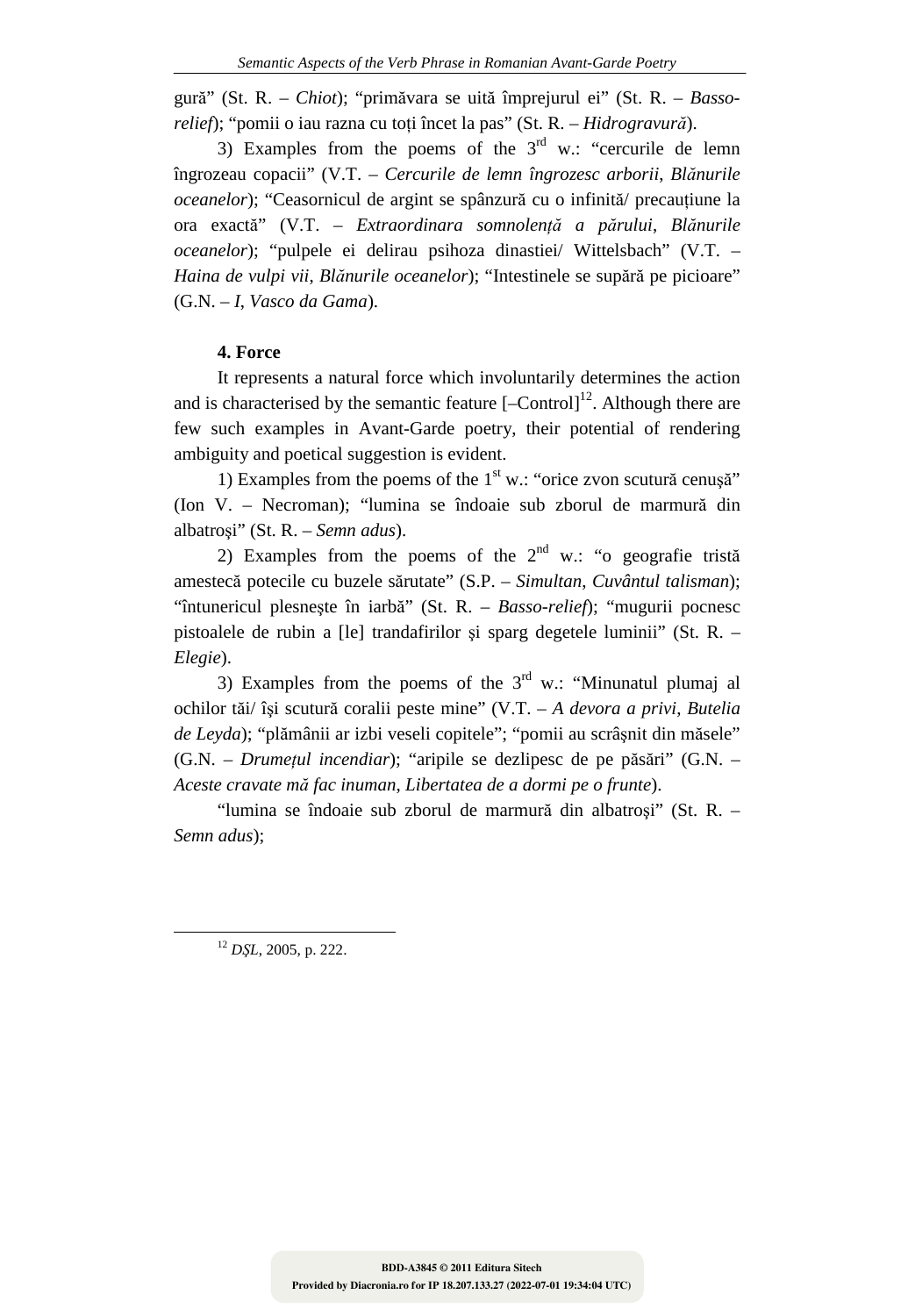| inc |  | inc |     |
|-----|--|-----|-----|
|     |  |     |     |
| Ag  |  |     | For |

On the one hand, the semantic incompatibility is the consequence of the selection of the agent *lumina* [–Material] for the verb *se îndoaie* [+Material]; on the other hand, force is constructed on an oxymoron *zborul de marmură*, or on the metonymy *marmură* for the colour *albă* of the birds, both interpretations rendering the incompatibility.

# **5. Processed**

It is similar to the semantic function of force because it expresses a process or a durative action<sup>13</sup>.

1) Examples from the poems of the  $1<sup>st</sup>$  w.: "se poate cumpăra uitare" (M.C. – *Fortuna*); "cad din palma ta stele triste" (Ion V. – *Rug*); "creşte liniştea/ din ospătăriile pustii şi fiorul rece al fântânilor" (Ion V. – *Pe urma paşilor*); "fragedă de astre te răsfrângi ca să descreşti" (St. R. – *Lumină închisă*); "în ochiul rece al mortului pasărea încremeneşte"; "zborul se transpune lent" (St. R. – *Mâna din crin*); "în bufniţe […] umbra senspumează"; "cuvintele se prefac în flăcări" (St. R. – *Arborele spontan*); "fierul se prefăcea în trandafiri" (St. R. – *Crima unui crin*).

2) Examples from the poems of the  $2<sup>nd</sup>$  w.: "mâinile tamburinând ploile de zinc" (St. R. – *Discurs pentru un crepuscul*); "stelele se cern prin tremurarea-n aer a sitelor" (St. R. – *În decolteul verii*); "lacrima fierbea în privirea lor rece" (St. R. – *Circ*); "şi întregi mânerele câmpului putrezesc" (St. R. – *Chiot*); "pieptul se acoperă de flori reci" (S.P. – *Simultan*, *Cuvântul talisman*); "golful se-nconvoaie în ştiuci"; (St. R. – *Hidrogravură*); "nisipul din clepsidre se umple de extaz" (St. R. – *Invocare*); "urechile se desprindeau veştede de pe cap" (G.B. – *Tăcerea dezlănţuită*); "albesc pletele somnului pe fruntea respirației" (V.G. – 8-11-19); "Anii și lunile încolțesc pentru alţii" (S.P. – *Cristal*, *Cuvântul talisman*).

<sup>13</sup> Mihăilă, *op*.*cit*., p. 125.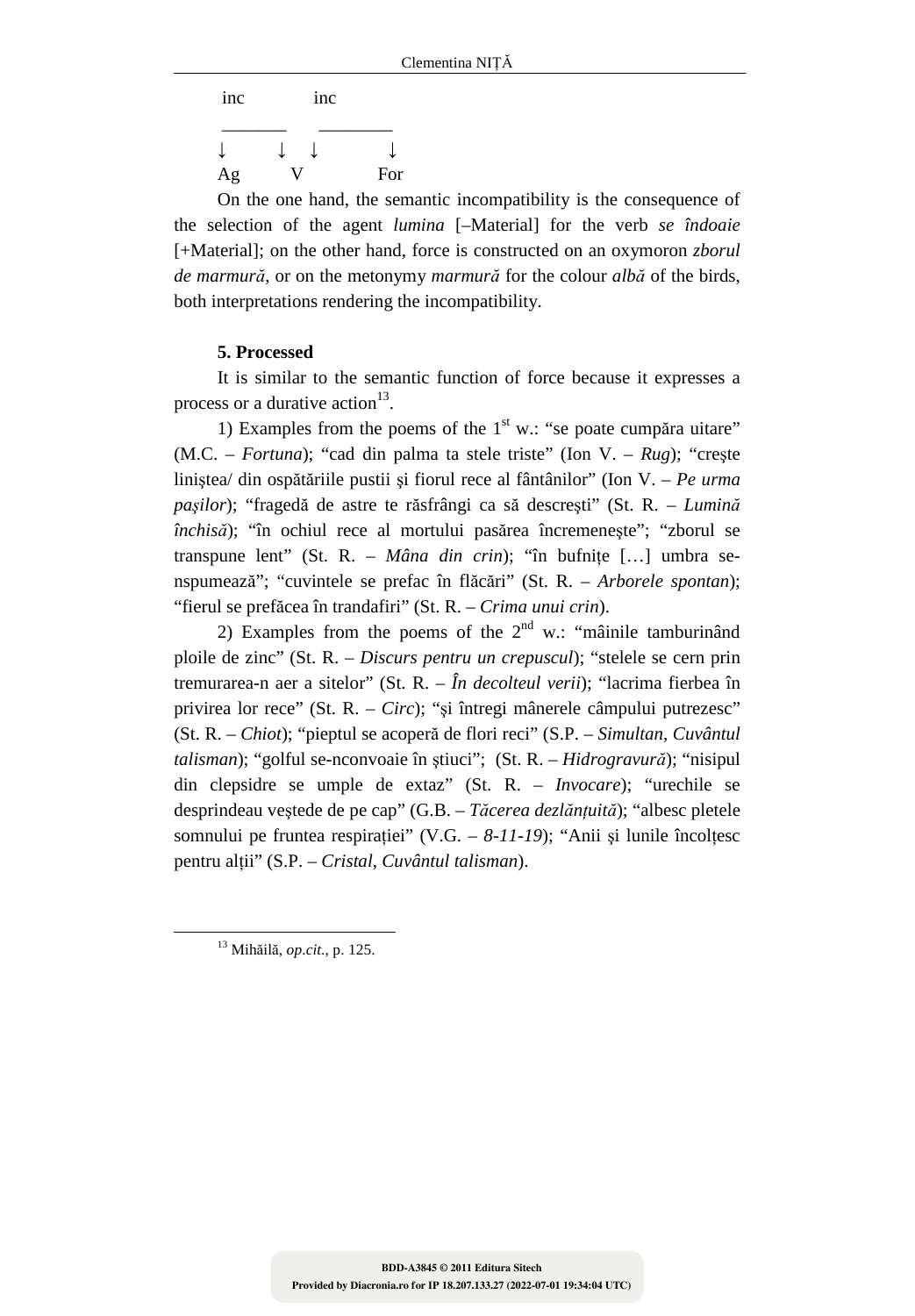3) Examples from the poems of the  $3<sup>rd</sup>$  w.: "obrazul tău se resoarbe în lava vulcanilor" (V.T. – *A devora a privi*, *Butelia de Leyda*); "seara lingea geamurile" (G.N. – *Drumeţul incendiar*); "în becurile stinse se zbenguiesc peştii de ieri seară"; "gardurile stau pe perete" (G.N. – *Adorm sucomb pe umărul fluxului*, *Libertatea de a dormi pe o frunte*).

a) "în bufniţe […] umbra se-nspumează (St. R. – *Arborele spontan*) inc



The verb *se-nspumează* with the semantic features [+Concrete] [+Material] is assigned the Processed *umbra* with the semantic features [+Abstract] [-Material].

Moreover, umbra *se-nspumează* is an oxymoron constructed on opposite semantic features [+Black] [+Dark] [+Night] [–Light] [–Material] for *umbra* and [+White] [+Material] [–Light] for the verb *se-nspumează*. At the same time, the meaning is obscure because of the conflict between the Location, with the selectional features [+Night bird] [-Day bird] [-Space] and the verb which requires different selections. The only possible compatibility is established between the Location and the Processed, both of them containing the feature [–Light].

b) "pe trotuar târziu becuri îşi fac de cap" (I.V. – *Pian*, *Invitaţie la bal*) cpt inc

| Loc Temp Proc |  |
|---------------|--|

Although there is compatibility between the Location, the Temporal and the Processed, the chief incompatibility is between the Processed and the verb. The violation of the selectional rules is evident in the verbal phrase *a-şi face de cap*, the required features [+Animate] [+Personal] being replaced by [–Animate] [–Personal].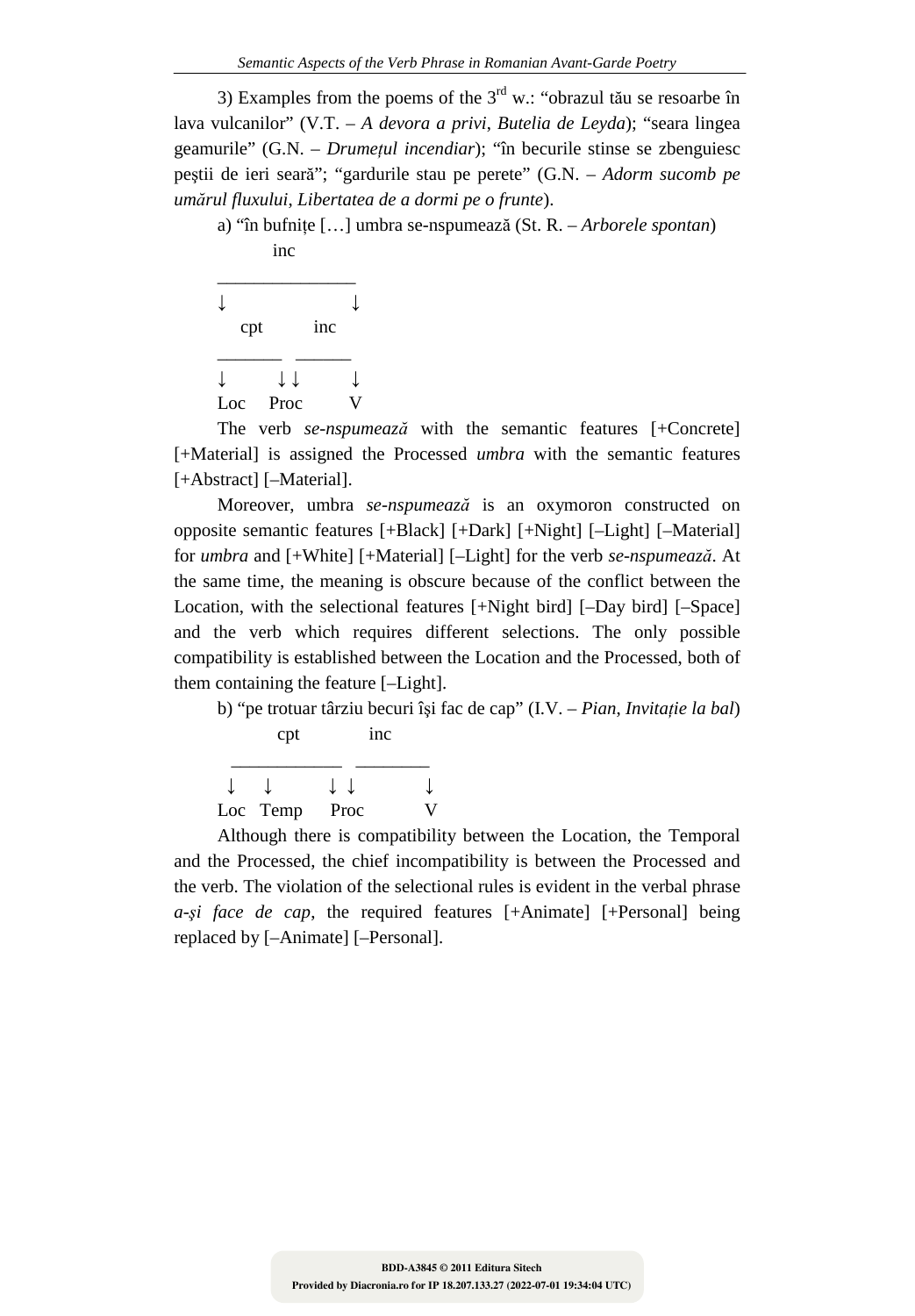|                                        |    |                 | c) "lacrima fierbea în privirea lor rece" (St. R. – Circ); |
|----------------------------------------|----|-----------------|------------------------------------------------------------|
| inc                                    |    | 1 <sub>nc</sub> |                                                            |
|                                        |    |                 |                                                            |
| $\downarrow$ $\downarrow$ $\downarrow$ |    |                 |                                                            |
| Proc                                   | V. | Loc             |                                                            |

The non – observance of the selectional constraints generates an oxymoron constructed on the opposition *fierbea*/*rece*, both the Processed *lacrima* and the locative *în privirea lor rece* being incompatible with the verb *fierbea*.

d) "seara lingea geamurile" (G.N. – *Drumeţul incendiar*) inc inc  $\frac{1}{\sqrt{2\pi}}$ ↓ ↓ ↓ ↓

Proc V Ob

The Processed *seara* with the semantic features [–Animate] [–Being] [–Tongue] is incompatible with the verb *lingea*, characterised by the features [+Animate] [+Being] [+Tongue]. The Direct object *geamurile* breaks the selectional rules because, from the morphological point of view, it does not correspond to the compatible Objects of the action described by the verb.

II. The grammatical function of the Direct Object has the semantic function of Objective.

It may be a Direct or Indirect object and is semantically incompatible with the head-verb. All the examples are metaphorical or hyperbolising personifications.

1) Examples from the poems of the  $1<sup>st</sup>$  w.: "arborii scrâșnesc zahăr cubic"; "toate senzaţiile mestecă postav"; "felinarele respiră mucava"; "vântul a băut spirt denaturat" (St. R. – *Film*); "oraşul pipăie creierii cartierelor" (St. R. – *Yost*); "îi silabiseam […] genunchii"; "ultimul felinar îşi spăla flacăra" (St. R. – *Variété*); "braţele de angora îţi strecoară pupile"; "pasu-ţi treieră sângele" (St. R. – *Dansul d'été*); "cerul îşi aşează privirile" (St. R. – *Plus aceasta*); "apele îşi sparg copitele" (St. R. – *Reverenţă*, *până unde*); "rotundă foarfeca pupilei taie lucarna frunzelor" (St. R. – *Crucifixul*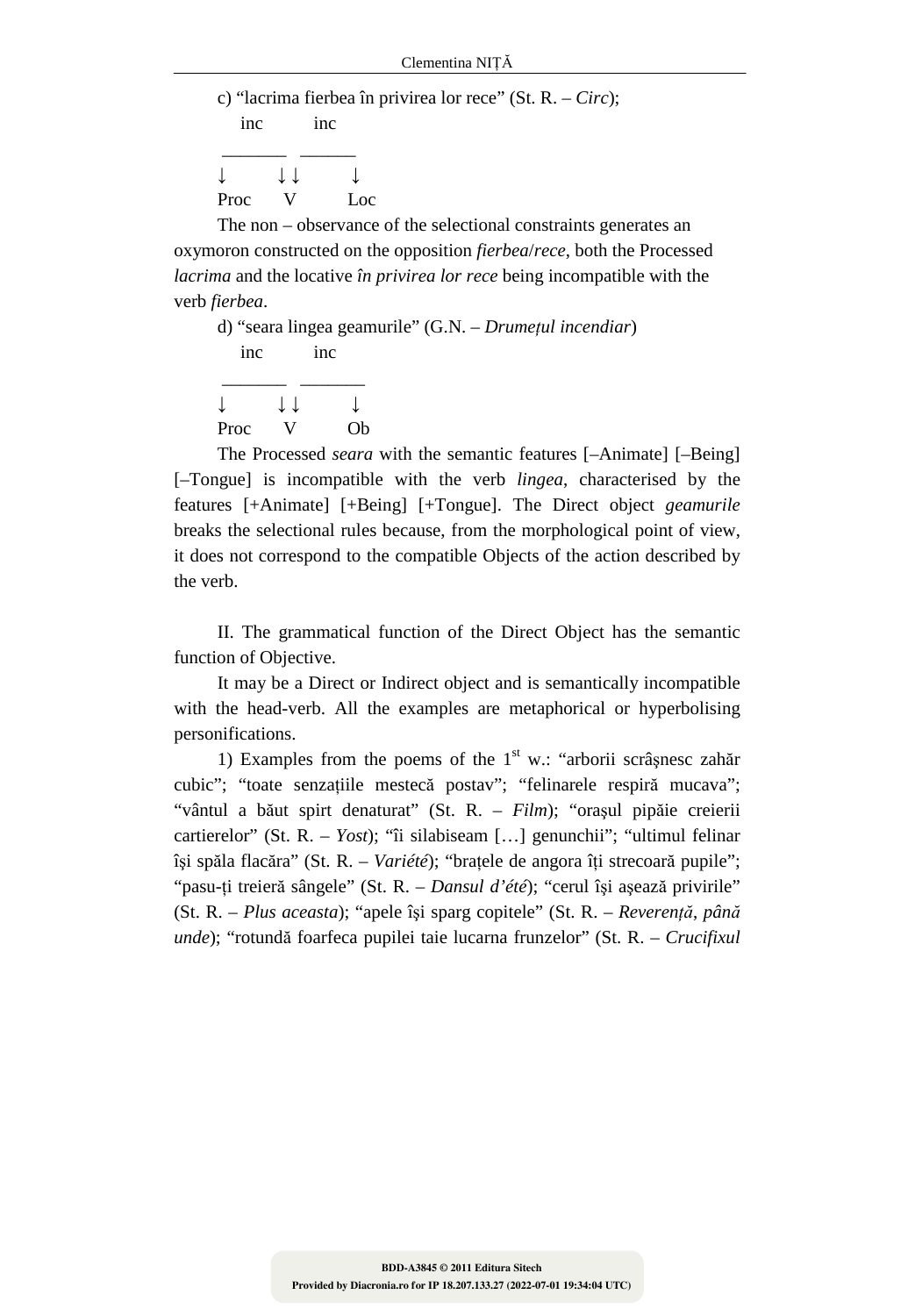*umbrelor*); "melcii ling […] stelele de lut" (St. R. – *Moartea statuei*); "fantome înalte plimbând hlamide de trandafir" (St. R. – *Mâna din crin*); "o stea îţi sfâşie statuia" (St. R. – *Ultimul peisaj*); "regina ideii culegând anateme" (St. R. – *Arborele spontan*); "vântul a terfelit aripile de înger" (St. R. – *Receptacol*).

2) Examples from the poems of the  $1<sup>st</sup>$  w.: "mugurii sparg degetele luminii" (St. R. – *Elegie*); "aruncă lumini jocurile de ape" (I.V. – *1*, *Ulise*); "se sfărâmă în ghips avalanşa orelor" (I.V. – *12*, *Ulise*); "glasul aruncă sonerii covoare lămpile" (I.V. – 19, Ulise); "clinchetul cupelor acoperă furtuna lanțurilor"; "clopoțeii solnițelor sună o tristețe neînțeleasă"; "visul despleteşte […] peştii"; "Vopseşte părul minutului marea" (I.V. – *II*, *Brăţara nopţilor*); "apele umflă sânii câmpiilor mănoase"; "Şi-aroma de ferigă, de răcoroasă creangă/ […]/ A distilat liniştea" (I.V. – *IV*, *Zodiac*); "reptila ceasului […] desface limba timpului"; "copitele mâncau pământul de lemn"; "caii muşcau ceafa pământului" (St. R. – *Circ*); "şi duc […] crinii zvelţi/ […] laptele parfumului" (St. R. – *Rouă*); "vitele […] miros […] planeta" (St. R. – *Basso-relief*); "regina ideii culegând anateme" (St. R. – *Invocare*); "frunzele acompaniază tristeţea" (S.P. – *Intrarea oprită*, *Cuvântul talisman*).

3) Examples from the poems of the  $2<sup>nd</sup>$  w.: "îndrăgostiții nemișcați își trădau subţiorile" (V.T. – *Cercurile de lemn îngrozesc arborii*, *Blănurile oceanelor*); "femeia mănâncă capul bărbatului" (V.T. – *Vorbele spasmuri orgasme şi cârpe*, *Blănurile oceanelor*); "al femeilor care îşi piaptănă umărul incendiat" (V.T. – *Departe de vocea de voal a paturilor*, *Blănurile oceanelor*); "Drumeţul incendiar îşi ascute luminile/ ochilor"; "Drumeţul incendiar şi-a aşezat creierul la fereastră/ a scotocit sertarele coastelor" (G.N. – *Drumeţul incendiar*); "fluturii îşi spală sânii" (G.N. – *Adorm sucomb pe umărul fluxului*, *Libertatea de a dormi pe o frunte*); "Vasco da Gama îşi ascute dantela" (G.N. – *II*, *Vasco da Gama*).

a) "arborii scrâşnesc zahăr cubic" (St. R. – *Film*)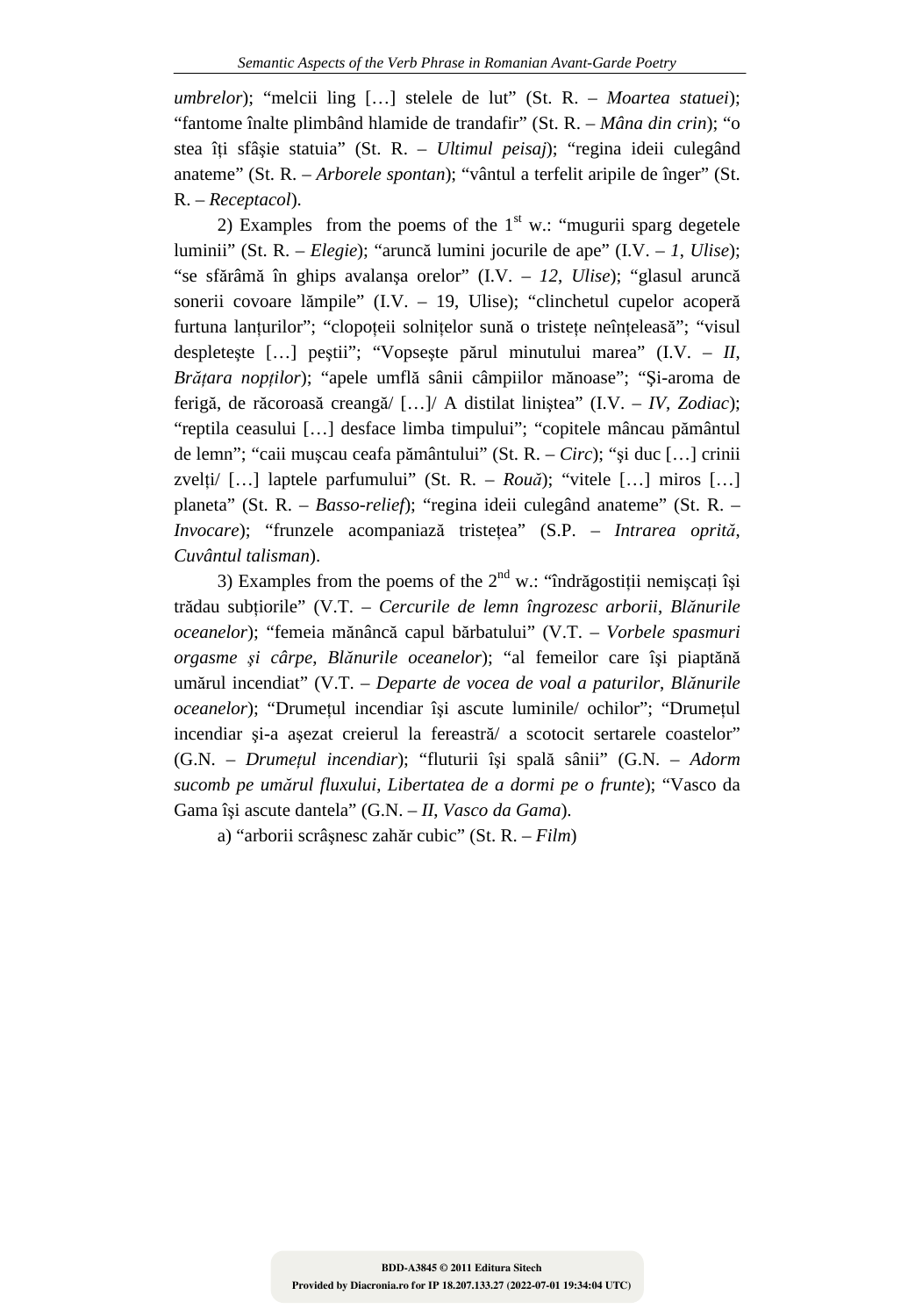inc cpt

 \_\_\_\_\_\_\_ \_\_\_\_\_\_\_\_ ↓ ↓ ↓ ↓ Ag V Ob [–Animate]

The incompatibility establishes between the Agent [–Animate] [+Vegetal] and the verb [+Animate] [+Having teeth]. The Objective is indirectly in a semantic conflict because of the agent-verb semantic incompatibility.

b) "clopoţeii solniţelor sună o tristeţe neînţeleasă" (I.V. – *II*, *Brăţara nopţilor*)

| $\text{cpt}$ | 1 <sub>nc</sub> |            |
|--------------|-----------------|------------|
|              |                 |            |
| Ag           |                 | Ob         |
|              | $[+Sound]$      | $[-Sound]$ |

The Objective *o* tristete neînțeleasă with the selectional features [–Sound] [+Abstract] is assigned to the verb *sună* characterised by the features [+Sound] [+Concrete]. The sound may be sharp, rendering sadness and, in this case, the compatibility may be established between the semantic function and the verb.

c) "îndrăgostiţii nemişcaţi îşi trădau subţiorile" (V.T. – *Cercurile de lemn îngrozesc arborii*, *Blănurile oceanelor*)

| cpt |               | 1 <sub>nc</sub> |  |
|-----|---------------|-----------------|--|
|     |               |                 |  |
| Ag  |               | Ob              |  |
|     | $[+Abstract]$ | $[+Concrete]$   |  |

By its feature [+Abstract] the verb *a trăda* selects an Objective with the feature [+Abstract] or [+Human] to be in semantic compatibility. The objective *subţiori* violates the selection rules being [+Concrete] [+Part of the body].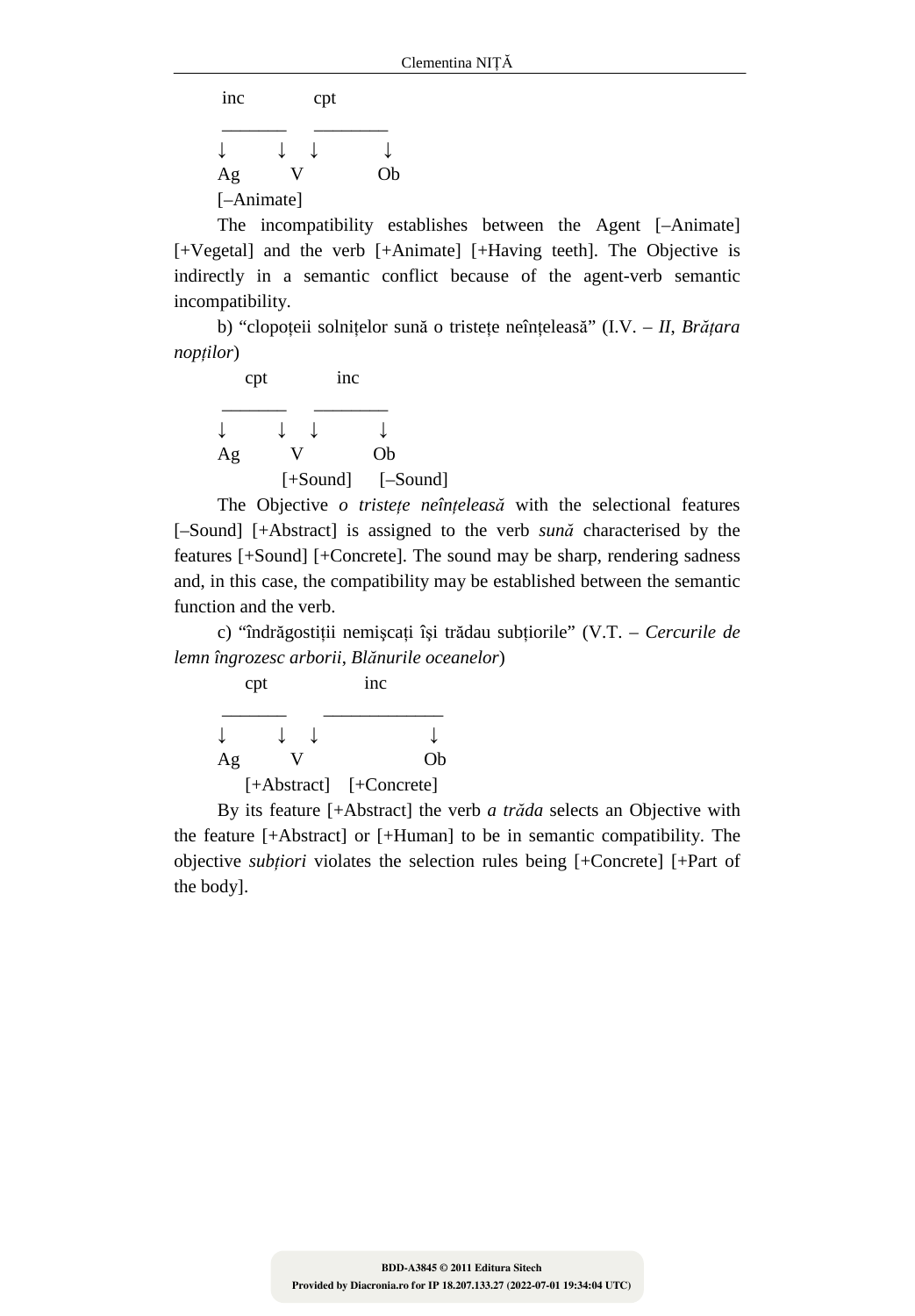## III. Manner

The simile is rendered by the semantic function of Manner, the incompatibility being established between the verb and the respective Manner.

1) Examples from the poems of the  $1<sup>st</sup>$  w.: "orasul s-a deschis ca un porttigaret" (I.V. – *Pian, Invitație la bal*); "pașii se destramă ca vorbe"; "rătăcim ca-n biblie" (I.V. – *Punct*, *Invitaţie la bal*); "o îndoială urcă în vine ca o tristeţe" (I.V. – *Profil într-o lacrimă*, *Invitaţie la bal*); "pleoapa mea de tine se umple ca o ceaşcă"; "drumuri se încrucişează ca ochi"; "frunţile […] se-ating ca două veşti" (I.V. – *1*, *Colomba*); "debarcadere duc gândul […] după cum un hamal o valiză" (M. C. – *Prefaţă la un baedeker*); "arborii îşi fac semn ca surdomuții" (Ion V. – *Lamento*); "ca iezerele ochii se dilată" (Ion V. – *Singurătăţi*); "pândesc căinţele ca tâlharii"; "nu mai plânge ca o mamă fără somn" (Ion V. – *Rug*); "luna a păşit ca un sergent de ville" (St. R. – *Hardmuth No 2*); "stelele au răsărit ca-n Olanda les étoiles" (St. R. – *Maison d'orez*); "totul sfârşi verde ca un pod peste Rin" (St. R. – *Parabola paratrăsnetului risipitor*); "ochiul tău orange se plimba ca o lebădă pe lac" (St. R. – *Variété*); "visele ne exaltă nopţile ca eucalipţii"; "ca flăcările peste comori limba-mi arde peste gură" (St. R. – *Complect*); "ca un şarpe crinul urcă pe pulpă/ ca o harpă lumina scoboară pe gât" (St. R. – *Roza orelor*); "ca o rochie de fluturi aerul tremură" (St. R. – *Elegie*); "ţipetele cerului scurse ca oglinzile în păsări" (St. R. – *Semn*); "inima ta o port ca o cravată bleu" (St. R. – *Hardmuth No 2*).

2) Examples from the poems of the  $2<sup>nd</sup>$  w.: "vara digera ca un pântec putred mimoza toridă a frunţii"; "cuţitul ţipă ca o pasăre"; "cerul a fugit ca un păianjen" (St. R. – *Discurs pentru un crepuscul*); "privirile se adapă ca jivinele" (I.V. – *15*, *Ulise*); "mansardele se sărută ca obrajii îndrăgostiţilor"; "trozneşte sufletul ca sub paşii vânătorului amurgul" (I.V. – *17*, *Ulise*); "piața concordiei ca un pântec se rotunjește se ridică"; "duminica se dăruia în banlieu ca o capsulă de cocaină"; "te stingi ca o mătase pe buzele toamnei" (I.V. – *19*, *Ulise*); "trupurile se veştejesc ca lămpile frunzarelor"; "degetul tău ustură ca vântul stepelor"; "spumele presară flori ca sub paşii învingătorului"; "Marea […]/ Uneori se culcă la picioarele vântului ca un câine bătut" (I.V. – *II*, *Brăţara nopţilor*); "Dar rândunica izbucneşte ca o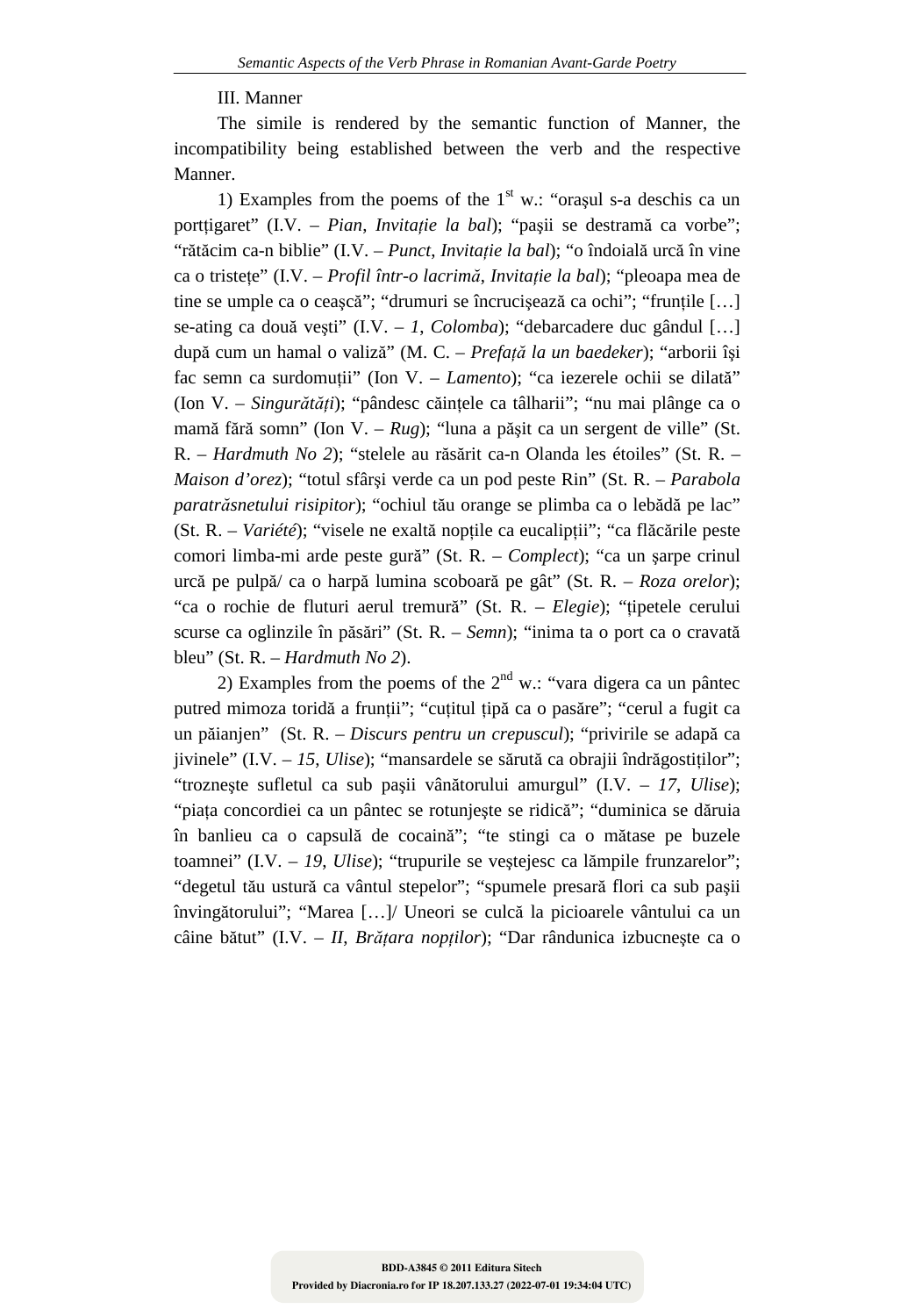sămânţă a azurului"; "[…] mălaiul privirii se umflă/ Răscoleşte adâncul ca un vânător vizuina" (I.V. – *IV*, *Zodiac*); "mureau ca păpuşi viorile"; "luna intră ca un cneaz"; "vântul s-a zburlit […] ca un ied" (St. R. – *În decolteul verii*); "pomii s-au înarmat ca arnăuţii" (St. R. – *Circ*); "ca dansatori se mlădie viermii" (St. R. – *Chiot*); "Se aprind pupile ca focuri"; "[…] parfumul […]/ Perzistă ca o dorinţă timidă" (S.P. – *Va urma*, *Cuvântul talisman*); "păsările citesc ca studenții prin excursii" (St. R. – *Basso-relief*); "sângele ţâşneşte ca o garoafă" (G.B. – *Piatră cubică*. *Toamna*); "scufiţele ghindei şi râsul fragilor se nimiciră ca Pompei" (V.G. – *Motiv*); "(omul acesta) mic şi pipernicit ca o râie" (G.L. – *Cuvânt de deschidere la o expoziţie de pictură*); "noaptea înfloreşte pe deget ca un arbore" (C.N. – *Dincolo de aceste ruini*, *Spre ţara închisă în diamant*).

3) Examples from the poems of the  $3^{rd}$  w.: "copacul creste [...] ca din piatră portocalie" (V.T. – *Cămăşile de flăcări*, *Blănurile oceanelor*); "corpul meu va ţâşni fierbinte ca un pin" (V.T. – *Litera obsedantă*, *Blănurile oceanelor*); "pielea înţeapă ca o vitrină/ ca o sondă aprinsă ca o vitrină" (V.T. – *Urmele se pierd*, *Blănurile oceanelor*); "el geme încet/ ca un solz albastru ca un sac cu oase" (V.T. – *În numele tău plouă*, *Blănurile oceanelor*); "mănuşa mai atârnă ca o cenuşă caldă" (V.T. – *Peisajul necunoscut*, *Blănurile oceanelor*); "Să-ţi arunci tâmplele ca pe nişte confetti" (V.T. – *Oglinzile vor cere să cadă la pământ*, *Blănurile oceanelor*); "Dragostea noastră se va desface peste oraş ca/ o floră luxuriantă" (V.T. – *De braţele aprinse sunt agăţate două lămpi imense*, *Blănurile oceanelor*); "Vinele gâtului plesneau ca fuga unui cal foarte/ departe" (V.T. – *Amelia Erhardt*, *Blănurile oceanelor*); "scorpionii invadează farmaciile/ ca niște balanțe fragile" (V.T. – A devora a privi, Butelia de Leyda); "pământul însuși ar sta drepți ca un bătrân milităros"; "buzele s-ar ţuguia asemenea cerceilor"; "Străzile mi-ai biciuit tălpile ca nişte zbiri" (G.N. – *Drumeţul incendiar*); "rădăcinile scobesc pământul ca nişte cârtiţe vegetale" (G.N. – *Aceste cravate mă fac inuman*, *Libertatea de a dormi pe o frunte*); "şoldul se sbate ca un clopot captiv" (G.N. – *I*, *Vasco da Gama*); "ţipătul tău se deschide ca o fereastră" (G.N. – *Persistenţa flăcărilor*, *Culoarul somnului*);

a) "ţipetele cerului scurse ca oglinzile în păsări" (St. R. – *Semn*);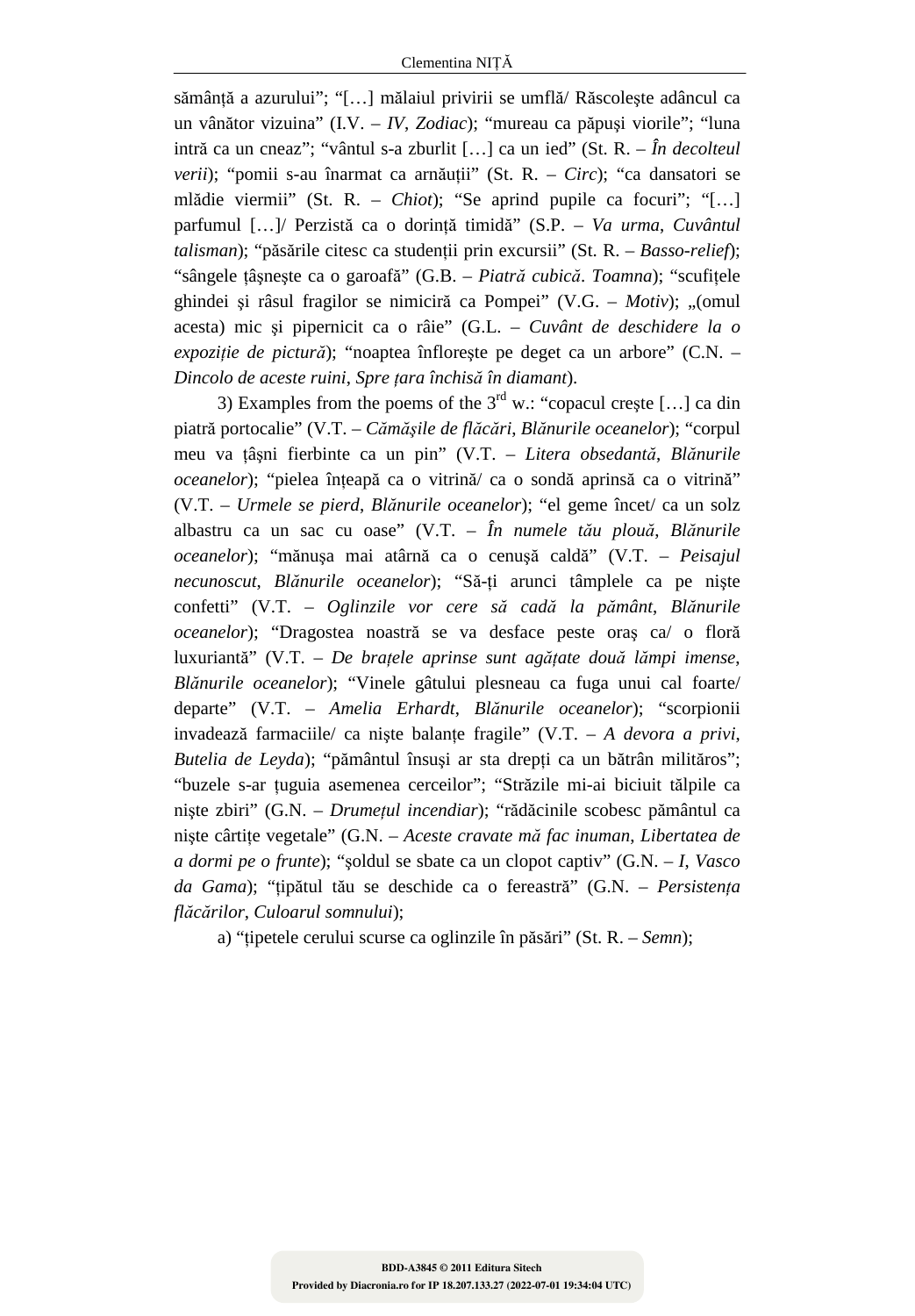inc inc  $\frac{1}{\sqrt{2\pi}}$  ,  $\frac{1}{\sqrt{2\pi}}$  ,  $\frac{1}{\sqrt{2\pi}}$  ,  $\frac{1}{\sqrt{2\pi}}$ ↓ ↓ ↓ ↓ Pac V Man

The semantic incompatibility between the verb and the Manner is marked by the feature [+Fluid] of *scurse* and by the feature [–Fluid] of *oglinzile*.

b) "trozneşte sufletul ca sub paşii vânătorului amurgul" (I.V. – *17*, *Ulise*)



The semantic incompatibility is the consequence of the selectional feature [–Material] of the Processed which is assigned to the verb *trozneşte* [+Material].

c) "picioarele întinse în sus ca nişte disperări" (G.B. – *Misterioasa crimă din comuna Buştenari*. *Autorităţile au deschis o anchetă*)

| $\text{cpt}$         |     | 1nc           |
|----------------------|-----|---------------|
|                      | t t |               |
| Pac                  |     | Man           |
| $[-\text{Concrete}]$ |     | $[+Abstract]$ |

The failure to observe the selectional rules is evident in the combination of the Patient *picioarele* [+Concrete] [+Part of the body] [+Animate] and the Manner *nişte disperări* [+Abstract] [–Animate]. There is also incompatibility between the adjective converted from the past participle verb *întinse* and the Manner.

d) "el geme încet/ ca un solz albastru ca un sac cu oase" (V.T. – *În numele tău plouă*, *Blănurile oceanelor*)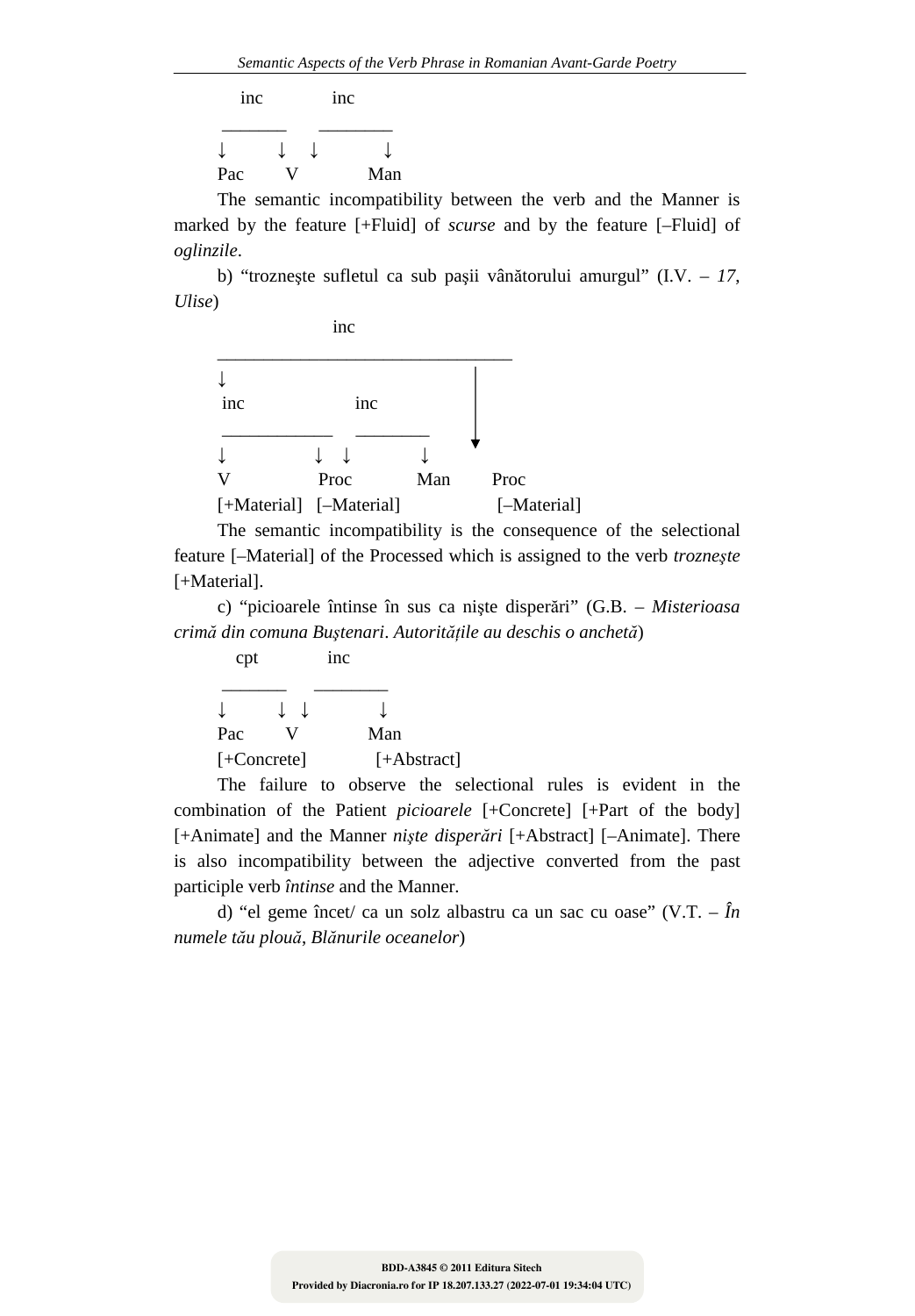| $\text{cpt}$ |   | inc        |  |
|--------------|---|------------|--|
|              | ↓ |            |  |
| Pac          |   | Man        |  |
| $[+Animal]$  |   | [-Animate] |  |

The verb *geme* requires a Manner with the selectional feature [+Animate] in order to generate semantic compatibility.

IV. Location

The verbal determiners with location value no longer have the semantic features [–Animate] [+Space]/[+Abstract] [+Spiritual]. The incompatibilities regard the source or the aim.

1) Examples from the poems of the  $1<sup>st</sup>$  w.: "parc săpat în inel" (I.V. – *Pneu*, *Invitaţie la bal*); "liniştea […] ţi-ajunge până-n bust" (I.V. – *1*, *Colomba*); "iarna veşnică geruieşte pe violete" (Ion V. – *Singurătăţi*); "departe în semicerc cerul carapace pe dealuri" (Ion V. – *Soliloc*); "de sidef în umbră se leagănă chemările" (Ion V. – *Dicteu*); "Din toamna noastră s-au spulberat îngerii" (Ion V. – *Rug*); "un jar cuprins între litere" (St. R. – *Acord*); "adjective […] dansau pe sunetul violet" (St. R. – *Parabola paratrăsnetului risipitor*); "prin evanghelie câmpul manevrează extensoare" (St. R. – *Yost*); "capul […] naufragiază peste gât" (St. R. – *Dansul d'été*); "strănută botu-n astre"; "în sânge gem pescarii" (St. R. – *Poemă printre mateloţi*); "cheia inimii se întoarce în sânge" (St. R. – *Alb închis*); "uşile se topesc în pluş" (St. R. – *Crucifixul umbrelor*); "te apleci sub inimă" (St. R. – *Baldachin*); "norii se piaptănă în ploile absente, în viermii buclaţi"; "reptila din femei […] (î)n curcubeu se zvârcoleşte"; "o treaptă se năruie în sare"; "un briceag între fructe se jerpeleşte" (St. R. – *Ochiul negru al nimănui*); "auzi clinchete din petalele de peşti" (St. R. – *Lumină închisă*); "o sandală de sânge tropăie pe fruntea lor" (St. R. – *Mâna din crin*); "în ochean un tigru sfâşie cerul"; "minerii de safir sapă în amanţi un cavou" (St. R. – *Ultimul peisaj*); "aceste clipe în peşti se aprind" (St. R. – *Arborele spontan*); "înverzea ruga în surâsul sfinţilor" (St. R. – *Crima unui crin*); "degetele putrezeau în lumina rămasă din păr" (St. R. – *Receptacol*);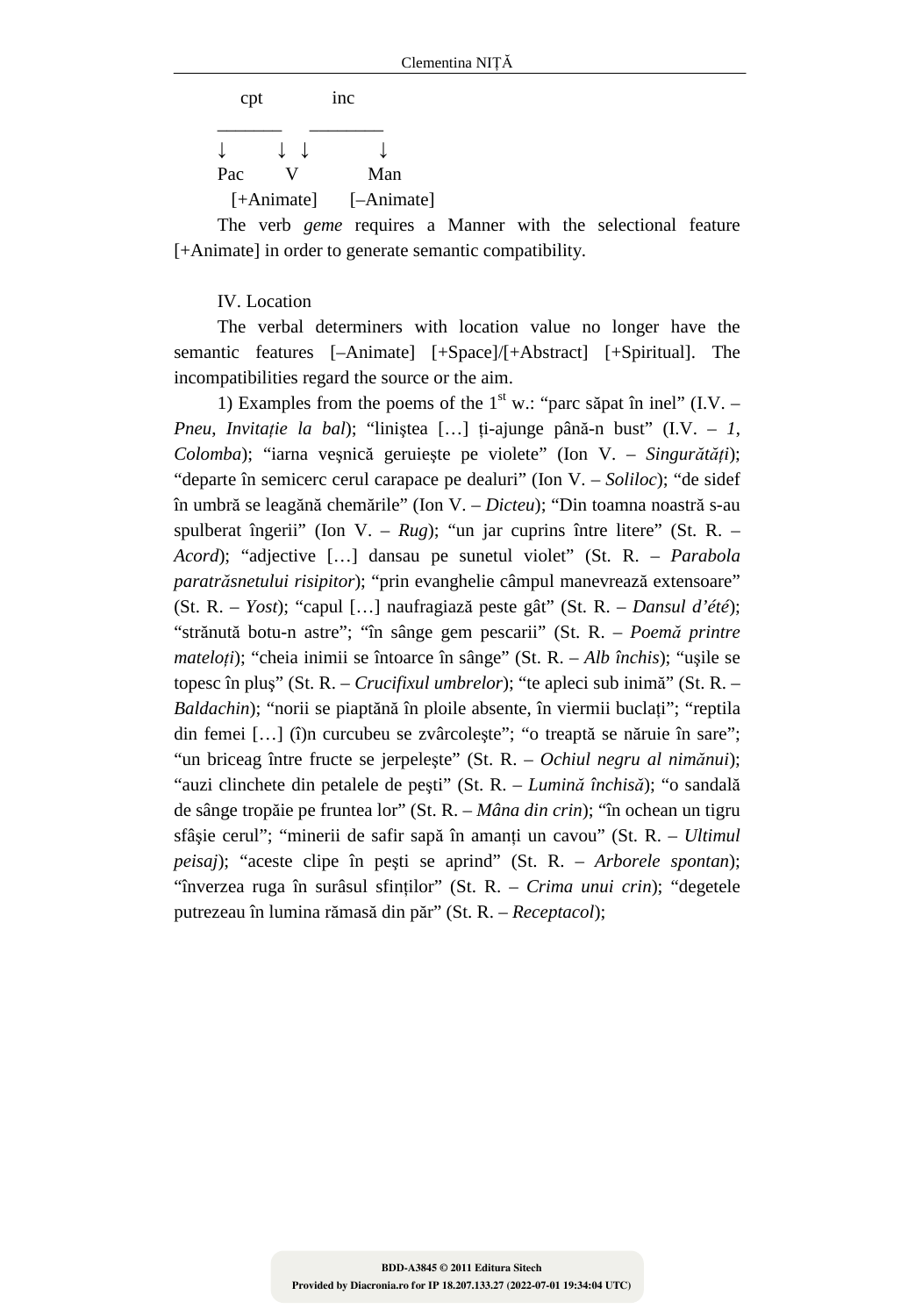2) Examples from the poems of the  $2<sup>nd</sup>$  w.: "locomotiva diminetii opreşte pe umerii balcoanelor/ între plămânii de sfinx ai munţilor" (St. R. – *Elegie*); "în aer sufletele ni se sărută" (I.V. – *1*, *Ulise*); "te tragi pe tine din tine însuți"; "un cerb înaintează în desenul zilei"; "ceai ca boschet în duh în os" (I.V. – *2*, *Ulise*); "aerul flutură un drapel între degetele tale"; "înaintezi prin ecuaţia sângelui" (I.V. – *3*, *Ulise*); "plopii îţi vâră degetele în pleoape" (I.V. – *7*, *Ulise*); "pomii se adapă în vadul amurgului"; "în feştile ochiul lui Dumnezeu e treaz"(I.V. – *10*, *Ulise*); "vreau să scap din cuşca cuvintelor"; "naufragiază pe buzele tale vocea"; "prin gratiile versurilor mă priveşti"; "cultura serii creşte în eprubetele de umbră" (I.V. – *11*, *Ulise*); "în inel luna face cercuri şi se sparge" (I.V. – *18*, *Ulise*); "marea îşi varsă bijuteriile în şorţul amurgului" (I.V. – *II*, *Brăţara nopţilor*); "Şi o feştilă arsă lângă rotirea de soim a fruntii"; "Cu o potecă, fluier, căzută între frunze"; "În retorte nisipul subţiază timpul inefabil"; "Lumina e-o licoare în eprubeta timpului"; "Dar atingerea de luceafăr se face într-o capsulă"; "Dar pasărea ca o fundă e-n simetria clară", "O azimă sporeşte în luncă şi în lână" (I.V. – *IV*, *Zodiac*); "noaptea în havuze schimbă ceasul în cleştare"; "cerul înnoptează în botul cu pluş al vitelor" (St. R. – *În decolteul verii*); "răzbeşti [...] în pulpa cântecului de lemn/ în cupa stelei"; "cortul [...] naufragia în panta vântului" (St. R. – *Circ*); "şi şerpii pâraielor […]/ se ascund în pietre albe"; "îţi pleci fruntea pe aerul rece" (St. R. – *Rouă*); "Se aprind pupile ca focuri în inele" (S.P. – *Va urma*, *Cuvântul talisman*); "glasuri lunecă în pluş" (S.P. – *Simultan*, *Cuvântul talisman*); "genunchiul s-a rostogolit din pleoapă" (St. R. – *Basso-relief*); "un nor s-a tolănit pe ape" (St. R. – *Hidrogravură*).

3) Examples from the poems of the  $1<sup>st</sup>$  w.: "în cifra cinci somnambulii îşi pierd echilibrul" (V.T. – *Echilibrul imuabil*, *Blănurile oceanelor*); "Drumeţul incendiar îşi ascute luminile/ ochilor în caietele cu statistici"; "El îşi aranjează coafura în ceasornice" (G.N. – *Drumeţul incendiar*); "sandalele […] ţi le-ai uitat în oglindă" (G.N. – *Adorm sucomb pe umărul fluxului*, *Libertatea de a dormi pe o frunte*); "ai să umbli în mâini pe dinăuntru meu" (G.N. – *Îţi faci vânt cu propria-ţi figură*, *Libertatea de a dormi pe o frunte*).

a) "o desfrunzire-nseamnă pe umbletul tău peşteri" (I.V. – *4*, *Colomba*);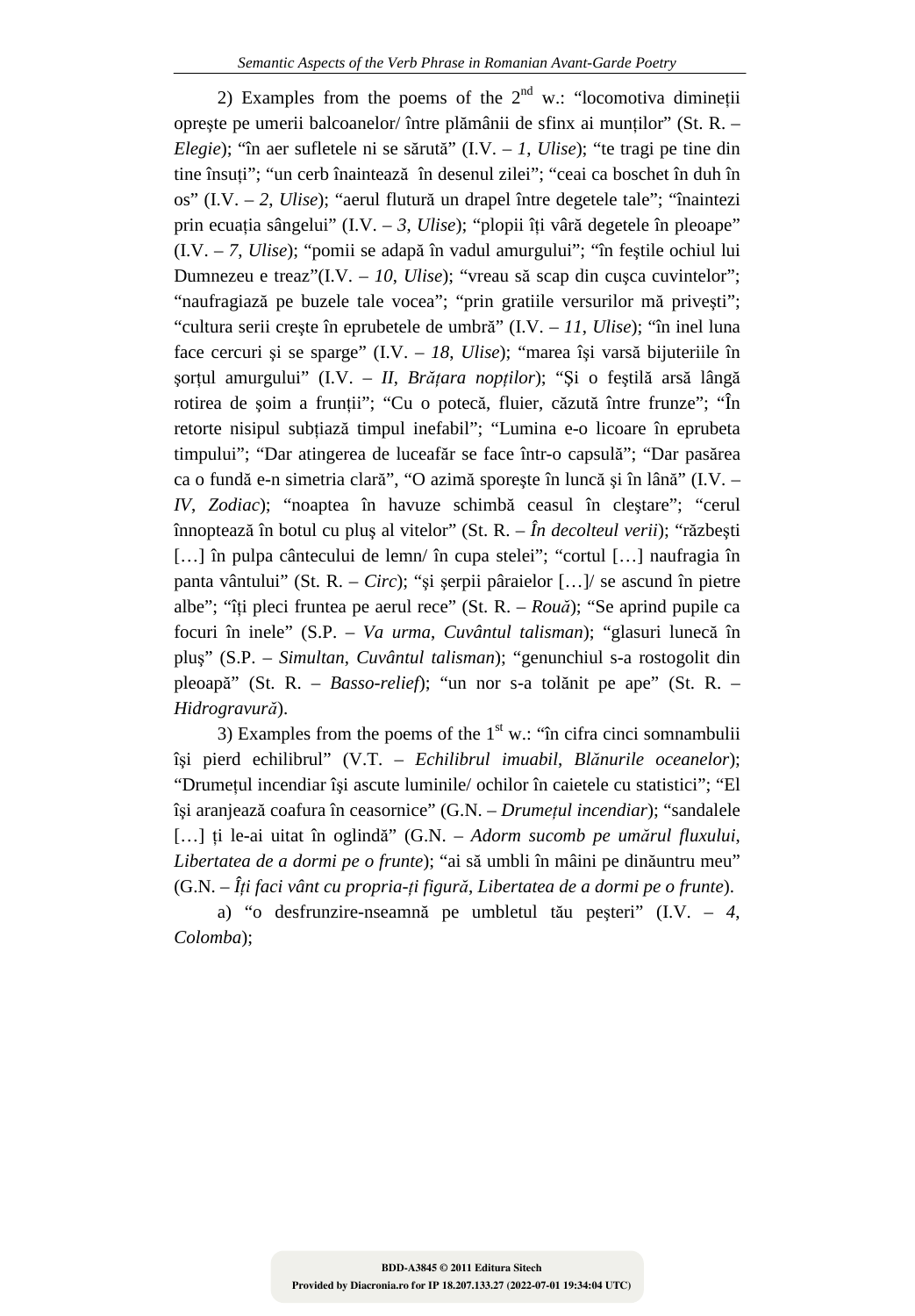inc inc

| ↓   |   |     |    |
|-----|---|-----|----|
| Pac | V | Loc | Ob |

In the context, the verb *a însemna* has the meaning "a nota, a face semn" requiring a Locative with the selectional features [+Animate] [+Human] [+Concrete]. The Locative *pe umbletul tău* is characterised by the feature [+Abstract] which makes it semantically incompatible with the verb. The verb and the patient characterised by the features [+Human] [–Animate] are in incompatibility, too.

b) "te apleci sub inimă" (St. R. – *Baldachin*); cpt inc  $\frac{1}{\sqrt{2\pi}}$  ,  $\frac{1}{\sqrt{2\pi}}$  ,  $\frac{1}{\sqrt{2\pi}}$  ,  $\frac{1}{\sqrt{2\pi}}$  ,  $\frac{1}{\sqrt{2\pi}}$ ↓ ↓ ↓ ↓ Ag V Loc

The failure to observe the rules involving the selectional feature [+Space] is characteristic, in this example, the Location being *inimă* [– Space].

c) "naufragiază pe buzele tale vocea" (I.V. – *11*, *Ulise*) inc inc  $\frac{1}{\sqrt{2\pi}}$  ,  $\frac{1}{\sqrt{2\pi}}$  ,  $\frac{1}{\sqrt{2\pi}}$  ,  $\frac{1}{\sqrt{2\pi}}$  ,  $\frac{1}{\sqrt{2\pi}}$ ↓ ↓ ↓ ↓ V Loc Ag The verb *naufragiază* selects a Location with the feature

[+Navigable]. In the example the Location *pe buzele tale* breaks the selectional rules having the features [+Part of the body] [–Navigable]. The Agent *vocea* [–Material] [+Human] [+Animate] is also semantically incompatible with the verb.

d) "în cifra cinci somnambulii îşi pierd echilibrul" (V.T. – *Echilibrul imuabil*, *Blănurile oceanelor*)

| inc |    | cpt |  |
|-----|----|-----|--|
|     |    |     |  |
| Loc | Ag |     |  |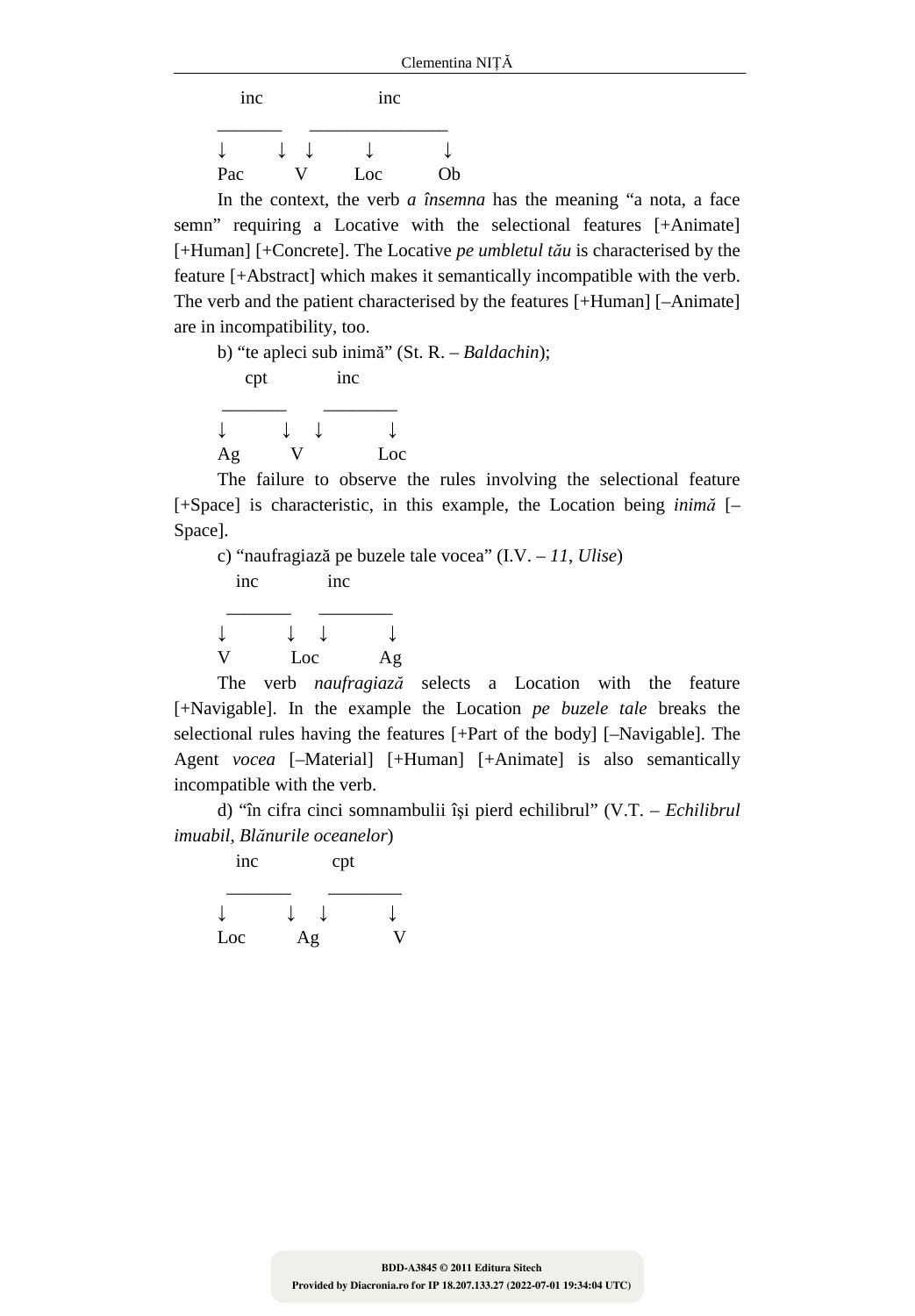*Cifra cinci* is a numeral, used in metalanguage, and has the semantic feature [–Inner space], being in selectional conflict with the verb and the Agent.

e) "ai să umbli în mâini pe dinăuntrul meu" (G.N. – *Îţi faci vânt cu propria-ţi figură*, *Libertatea de a dormi pe o frunte*)



The semantic incompatibility between the verb *ai să umbli în mâini* and the Location *pe dinăuntrul meu* appears because of the possessive adjective *meu*. The definite article used in the phrase pe dinăuntrul meu contributes to the ambiguity of the construction.

### V. Instrument

It renders the voluntary or involuntary means by which the action of the verb is realised by a non-animated noun<sup>14</sup>, but in the examples from the Avant-garde poetry, the Instrument is no longer semantically compatible with the verb. There are a few illustrative examples from the poems of the 3<sup>rd</sup> wave "Sau al femeilor care își piaptănă umărul incendiat/ Cu monezile vechi găsite în nisip/ Cu picioarele nervoase ale sarcoptului" (V.T. – *Departe de vocea de voal a paturilor*, *Blănurile oceanelor*); 'trecutul tău coafat cu scheletele străbunilor" (V.T. – *Norii gâtului*, *Butelia de Leyda*); "încerc să-ţi prind umerii servindu-mă de o vioară" (G.N. – *Tăcutele dimineţi*, *Oglinda oarbă*). In the poems of the other waves, the exemples are rare: "lampa te sărută cu ultima din stele" (St. R. – *Invocare*); "sufletul mi-l sfară-mi cu degetele cinci" (I.V. – *4*, *Colomba*); "răneşti cu un băţ pământul" (Ion V. – *Septembrie (Ciornă*) (1<sup>st</sup> w.); "vântul îndoaie lemnele cu mâna" (St. R. – *Basso-relief*) – p 2<sup>nd</sup> w.

<sup>14</sup> *DŞL*, 2005, p. 267.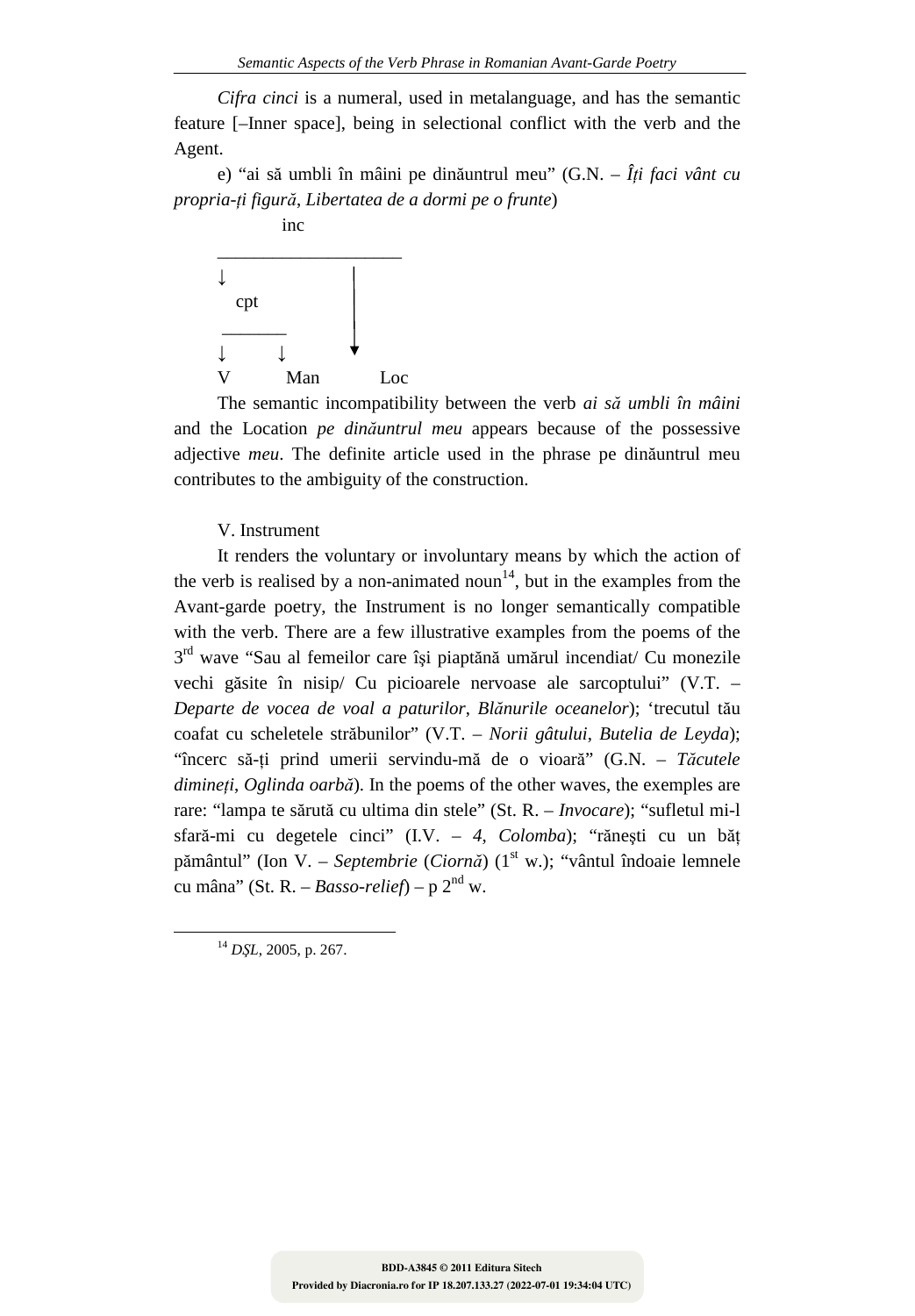VI. The presence of modified verbal phrases is another source of the violation of selectional rules, the semantic incompatibility generated in the constructions being evident. Partially, the verb phrases preserve elements of the verb phrases used in current language. The focus is on the construction of each verbal phrase and on the relation between its components.

1) Examples from the poems of the  $1<sup>st</sup>$  w.: "m-ai bătut peste umăr cu o idee"; "ţi-ai arborat în vârf părul" (St. R. – *Variété*); "turnul din vârful aerului bate intermitent timpul în piuă"; "întunericul s-a întins cât îl ţin picioarele" (St. R. – *Rondul II de noapte*); "ochii au rămas peşterile luminii" (St. R. – *Alb închis*); "sângele a bătut ore în trecut"; "pe trotuar târziu becuri îşi fac de cap" (I.V. – *Pian*, *Invitaţie la bal*); "respiraţia ascuţită îşi face loc cu coatele" (M.C. – *Pavia*); "seara te-a bătut confortabil pe umărul de lux" (St. R. – *Extraordinar*).

2) Examples from the poems of the  $2<sup>nd</sup>$  w.: "soarele îsi face loc cu coatele" (I.V. – *3*, *Ulise*); "calea laptelui mână de la spate miei" (I.V. – *7*, *Ulise*); "pomii o iau razna" (St. R. – *Hidrogravură*).

3) Examples from the poems of the  $3<sup>rd</sup>$  w.: "lumina are să te bată pe umăr ca un lacheu politicos" (G.N. – *Adorm sucomb pe umărul fluxului*, *Libertatea de a dormi pe o frunte*); "Vasco/ încearcă fundul mării cu degetul" (G.N. – *I*, *Vasco da Gama*).

a) "m-ai bătut peste umăr cu o idee" (St. R. – *Variété*)



*A bate peste umăr pe cineva* is a common verbal phrase in Romanian, realised with the Instrument *mână* [+Concrete] [+Movement]. In the example, the Instrument is replaced by *cu o idee* with the features [+Abstract] [-Movement].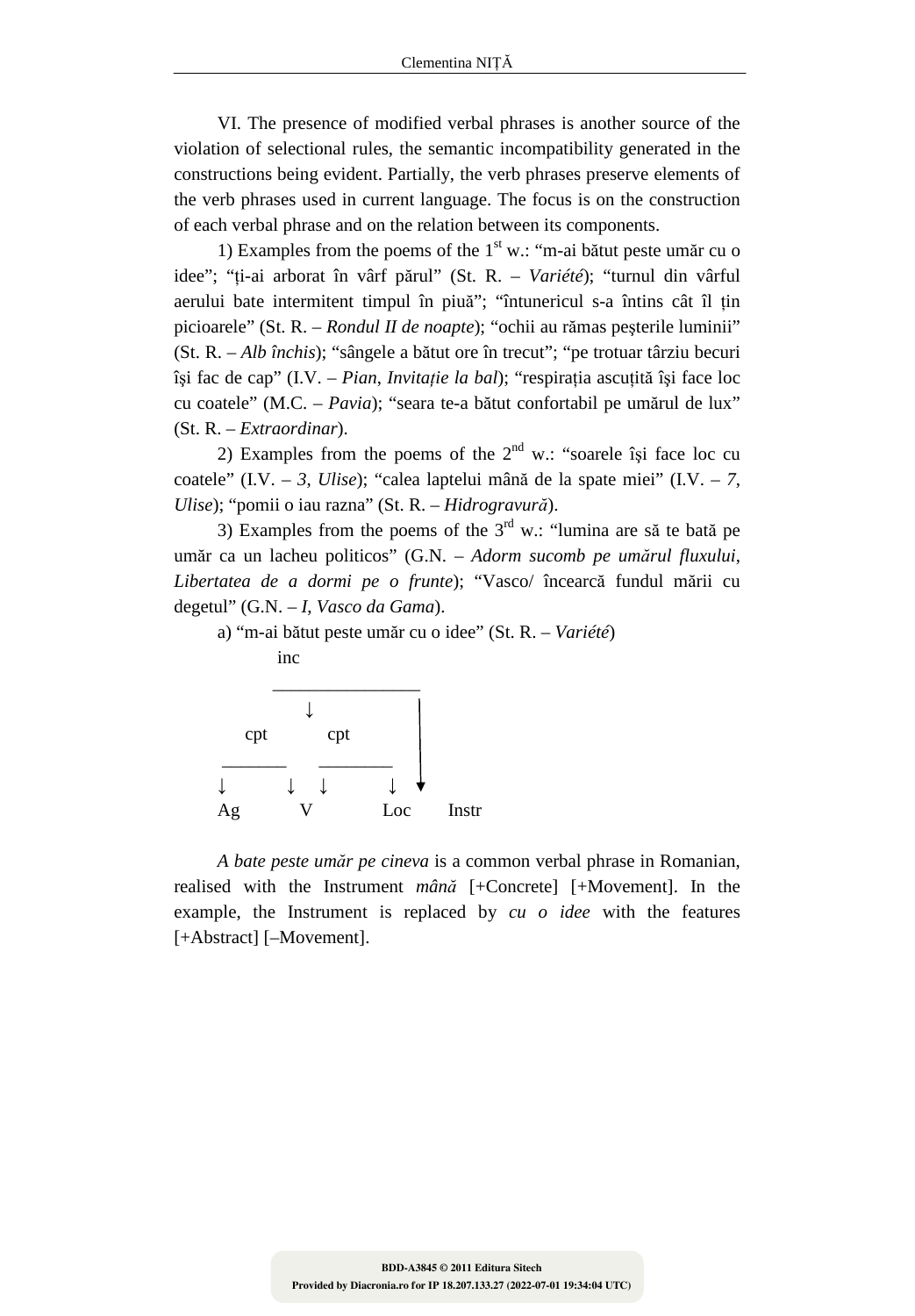b) "pomii o iau razna" (St. R. – *Hidrogravură*) inc

 $\overline{\phantom{a}}$ ↓ ↓ Proc V

In the verbal phrase *a o lua razna*, the incompatibility is between the Processed [–Animate] and the verb.

c) "Vasco/ încearcă fundul mării cu degetul" (G.N. – *I*, *Vasco da Gama*)

 inc  $\overline{\phantom{a}}$ ↓ ↓ Ag V

The verbal phrase *a încerca marea cu degetul* is modified and used with a concrete meaning instead of an abstract one. The modification suggests the impossibility of realising the action.

From the examples presented above, it is evident that the VP is characterised by the breaking of the selectional rules, the consequence being the lack of semantic compatibility. The selectional features randomly assigned lead to semantic incoherence, affect the syntactic cohesion and impose a hierarchy of deviation from the grammatical rules. The incapacity of the VP to generate semantic coherence is one of the factors which block the meaning of the Avant-garde text.

### **BIBLIOGRAPHY**

- Bidu-Vrănceanu, Angela, Călăraşu, Cristina, Ionescu-Ruxăndroiu, Liliana, Mancaş, Mihaela, Pană Dindelegan, Gabriela, *Dicţionar de ştiinţe ale limbii* (*DŞL*), Bucureşti, Editura Nemira, 2005.
- Cernat, Paul, *Avangarda românească şi complexul periferiei*, *Primul val*, Bucureşti, Cartea Românească, 2007.
- Chomsky, Noam, *Aspects of the Theory of Syntax*, The M.I.T. Press, Massachusetts Institute of Technology, Cambridge, Massachusetts, USA, 1965.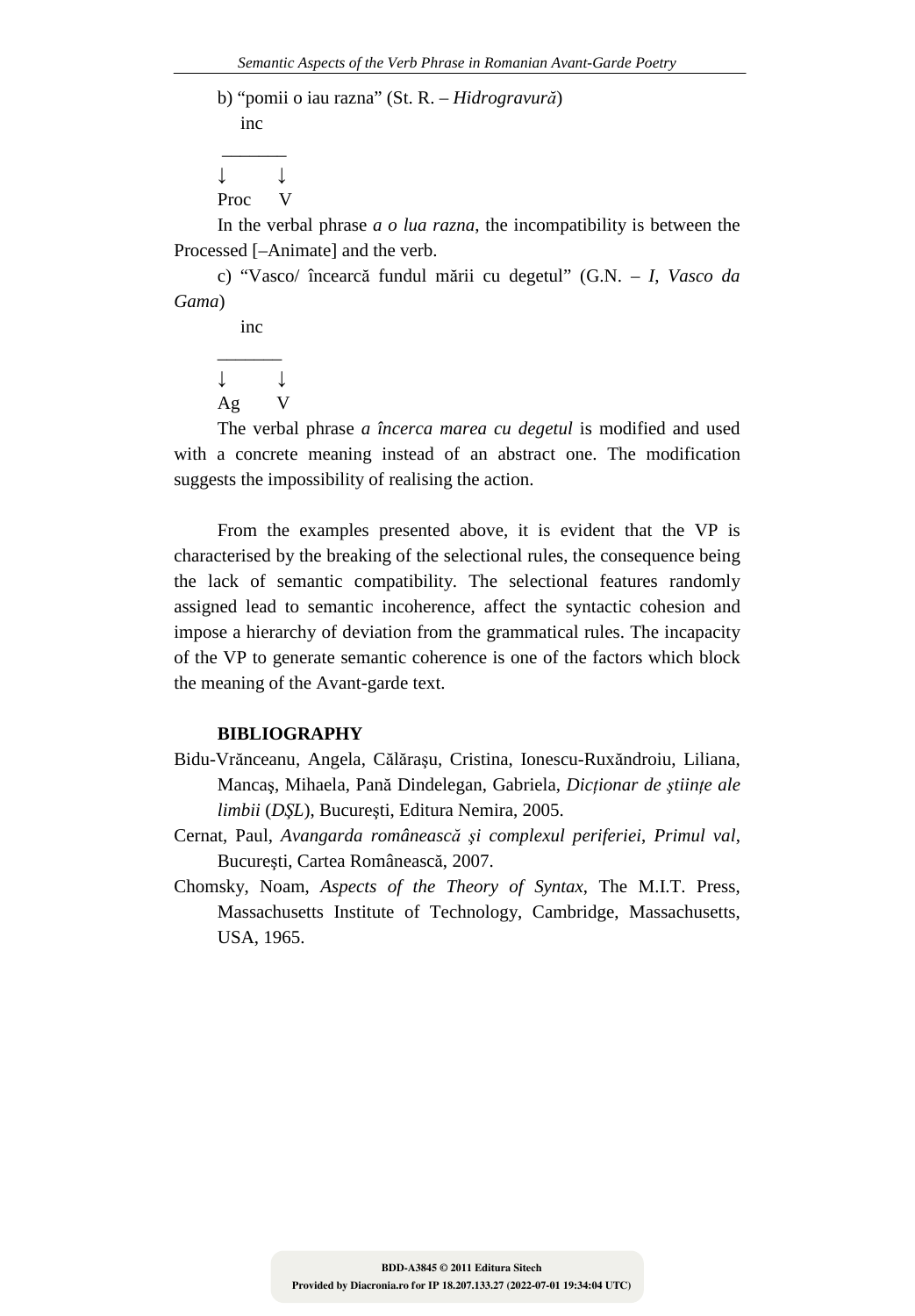- Duda, Gabriela, *Literatura românească de avangardă*, Bucureşti, Editura Humanitas Educaţional, 2004.
- Eco, Umberto, *Limitele interpretării*, Iaşi, Editura Polirom, 2007.
- Fillmore, Ch. J. (in Bach and Harms ed.), *Universals in Linguistic Theory*, New York, Holt, Rinehart and Winston, 1968, p. 1-88.
- Manea, Liliana Daniela, *Studiu semantic al relaţiei dintre nume şi verb în limba română actuală*. *Codificarea semnificaţiei* "*stare psihică*", Teză de doctorat, conducător ştiinţific: prof. univ. dr. Valeria Guţu-Romalo, Bucureşti, 1999.
- Manolescu, Nicolae, *Istoria critică a literaturii române*, *5 secole de literatură*, Piteşti, Paralela 45, 2008.
- Mihăilă, Ecaterina, *Limbajul poeziei româneşti neomoderne*, vol. I, Bucureşti, Editura Eminescu, 2001.
- Pană, Saşa (ed.), *Antologia literaturii române de avangardă*, Bucureşti, Editura pentru Literatură, 1969.
- Pop, Ion, *Avangardismul poetic românesc*, Bucureşti, Editura pentru Literatură, 1969.
- Pop, Ion, *Avangarda în literatura română*, Bucureşti, Editura Minerva, 1990.

#### **SOURCES**

- Naum, 1968 = Gellu Naum, *Athanor* (ciclul *Oglinda oarbă*), Bucureşti, Editura pentru Literatură, p. 89-117.
- Naum, 2004 = Gellu Naum, *Despre identic şi felurit* (antologie), Iaşi, Editura Polirom, p. 29-69.
- Nisipeanu, 1968 = Constantin Nisipeanu, *Stăpâna viselor* (antologie), Bucureşti, Editura pentru Literatură, p. 19-130.
- Pană, 1966 = Saşa Pană, *Poeme şi poezii* (antologie), Bucureşti, Editura pentru Literatură, p. 9-155.
- Roll, 1968 = Stephan Roll, *Ospăţul de aur* (antologie), Bucureşti, Editura Minerva, p. 59-121.

Stephan Roll, *Poeme în aer liber*, Cluj-Napoca, Editura Dacia, 2004.

Teodorescu, 1969 = Virgil Teodorescu, *Blănurile oceanelor* şi alte poeme (antologie), Bucureşti, Editura pentru Literatură, p. 9-105.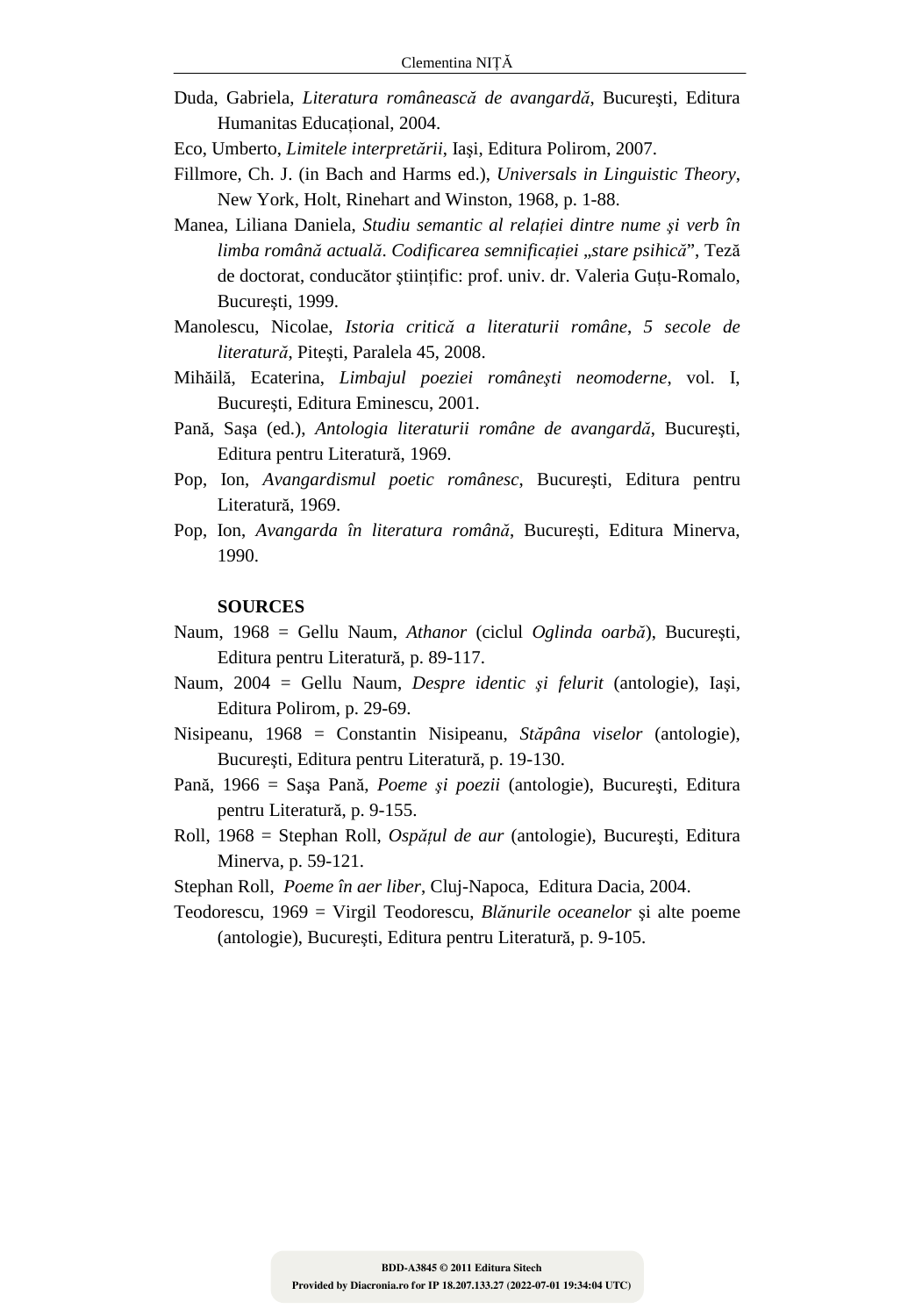Vinea, 1988 = Ion Vinea, *Ora fântânilor*, Bucureşti, Editura Minerva.

Voronca, 1972 = Ilarie Voronca, *Poeme alese*, *I*, Antologie, Bucureşti, Editura Minerva.

### **SELECTED POEMS FROM ANTHOLOGIES**

- a) From *Antologia literaturii române de avangardă*, Bucureşti, Editura pentru Literatură,1969:
- Aurel Baranga: *Femur sintetic*; *Poemul disperării unanime*; *Scândura ta şi femeile palide*, p. 61-66.
- Geo Bogza**:** *Lunecări*; *Efebul Gherdap provoacă moartea batozei psihopate*; *Prinderea fioroşilor asasini*; *Poem ultragiant*; *Misterioasa crimă din comuna Buştenari*; *Poem petrolifer*, p. 87-99.
- Mihail Cosma (Claude Sernet): *Laude*; *Privelişti pentru o domniţă medievală*. *Blazon*, p. 185-187.
- Dan Faur: *Cina cea de taină*; *Pastorală simplă*; *Dimineaţă*; *Bust de rege carpen*; *Bust de domnişoară cheie*, p. 243-248.
- Virgil Gheorghiu: *8-11-19*, p. 280.
- Gherasim Luca: *Sfânta împărtăşanie*, p. 302-303.
- Paul Păun: *Plămânul sălbatec*, p. 409-414.
- Virgil Teodorescu: *Poem în leopardă*, p. 434-436.
- Ion Vinea: *Filtru*; *Prund*; *Steaua morţilor*; *Ieri*; *Roman*, p. 498-503.
- Aurel Zaremba: *3*, *7*, *11* (vol. *Deschidere*), p. 532-533.
- b) From *Literatura românească de avangardă*, Bucureşti, Editura Humanitas Educational, 2004:
- Geo Bogza: *Descântec*; *Atenţie*; *Caporalul Aurel*; *Piatră cubică*. *Toamna*; *Fals poem agricol*; *Tăcerea dezlănţuită*, p. 106-109; 111-113.
- Mihail Cosma (Claude Sernet): *Fortuna*; *Prospect*; *Scrisoare deschisă*; *Pavia*; *Prefaţă pentru un baedeker*; *Reportaj*, p. 125-129.
- Virgil Gheorghiu: *Motiv*; *Pădure adormită veacul*, p. 171.
- Gherasim Luca: *Cuvânt de deschidere la o expoziţie de pictură*; *Uneori obişnuiesc să stau în faţa unui felinar şi să fluier*; *Tragedii cari trebuie să se întâmple*, p. 176-180.
- Paul Păun: *Plămânul sălbatec*, p. 225-226; *Marea palidă*, p. 226-229.